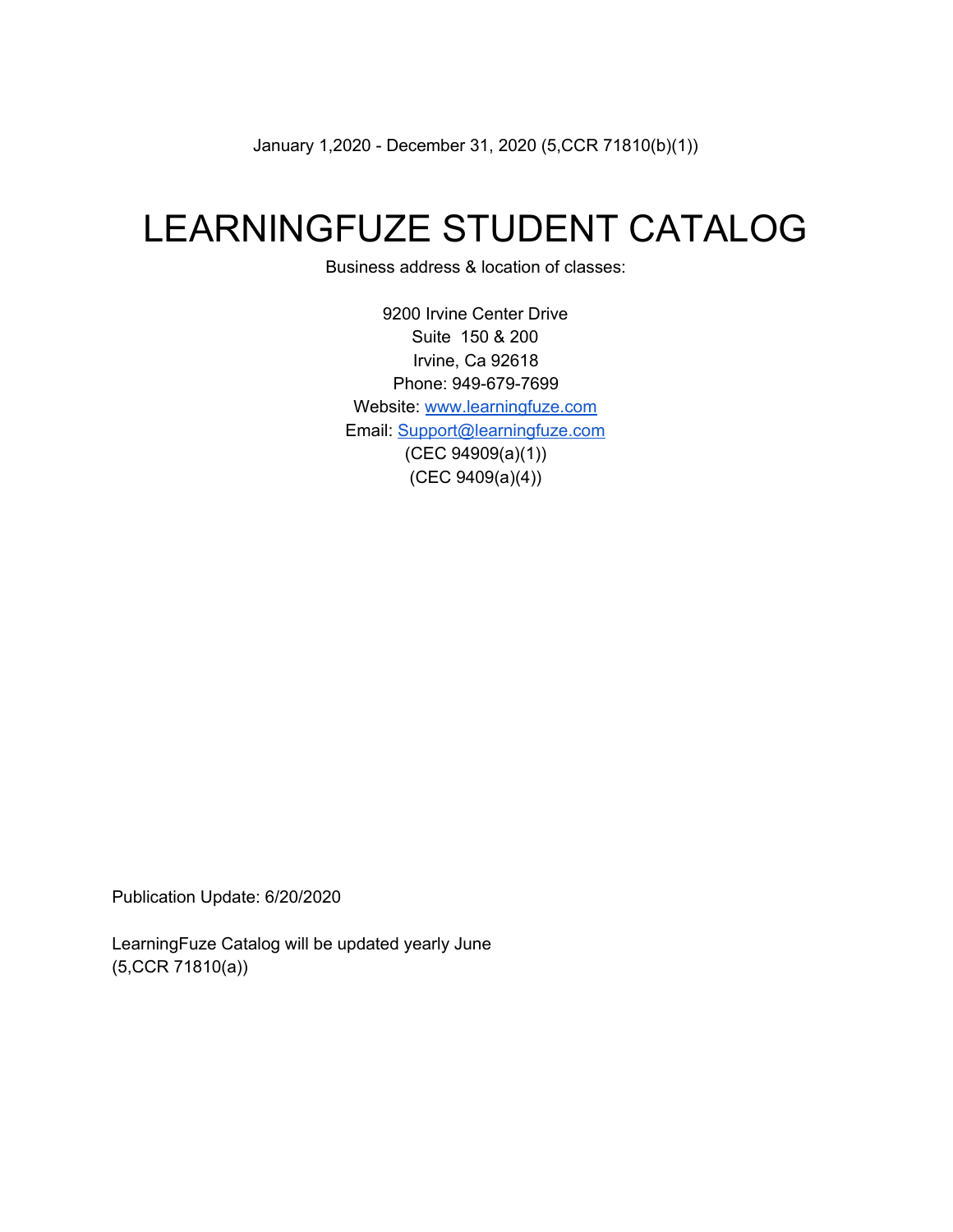# INSTITUTION INFORMATION

#### **LearningFuze Catalog**

LearningFuze will provide a PDF copy of the catalog to any prospective student upon receiving an enrollment agreement and is available on our website at [www.learningfuze.com](http://www.learningfuze.com/) on the homepage under Regulatory. (CEC 9409(a))

#### **Mission and Purpose**

Learn to Code in a collaborative, motivating, and immersive environment.

Our full immersion coding bootcamp course objectives will revolve around hands-on coding projects and building viable web applications that will prepare you to compete for development jobs in the marketplace. The coding bootcamp is modeled after our teaching philosophy which incorporates projects and fundamentals first, simulated work environments, and rapid failure progression to gradually become a proficient developer. (5, CCR 71810 (b)(2))

- Provide top-level technical instruction in web development technologies
- Teach students the practical skills needed to create, problem solve and flourish in web development
- Provide instruction for students to gain the practical skills necessary to enter the web development industry professionally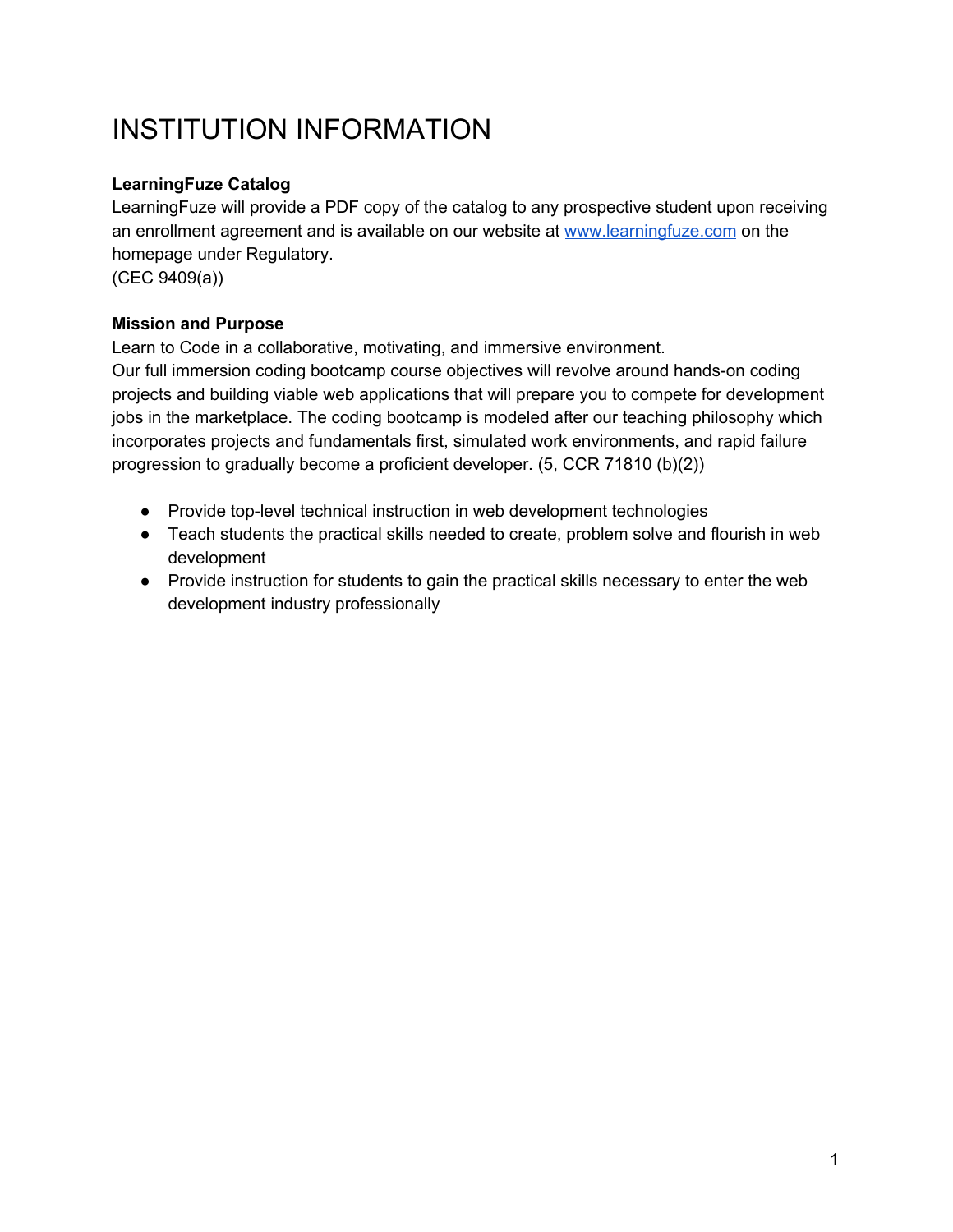### **Academic Programs**

| <b>Full Immersion Coding Bootcamp</b> |                                                                                |
|---------------------------------------|--------------------------------------------------------------------------------|
| Length of Program                     | 560 Classroom Hours over 14 Weeks                                              |
| Location                              | 9200 Irvine Center Drive, Irvine Ca                                            |
| Hours                                 | 10:00 am $-6:00$ pm Monday- Friday<br>*lunch & breaks taken throughout the day |
| <b>Total Program Commitment</b>       | 810 Hours over 14 Weeks                                                        |
| (SOC) Standard Occupational Class     | Web Developer 15-1254 code                                                     |

Enrollment/Program Agreement Period-Start Date<sub>(mm/dd/yyyy)</sub>\_\_\_\_\_\_\_\_\_\_\_\_\_\_\_\_\_\_\_\_\_

Scheduled Enrollment/Program Completion Date (mm/dd/yyyy)\_\_\_\_\_\_\_\_\_\_\_\_\_\_\_\_\_\_\_\_\_\_\_

● Requirements to complete: Complete 15 assigned skill assessments, participate in 2 LearningFuze hackathons, & complete final project approved by LearningFuze administration.

\*\*Please Note: There is a substantial outside work component in the LFZ Prep Course & Full Immersion Coding Bootcamp Course.

#### **Itemization & Total Tuition Fees**

|   | Registration Fee LFZ Prep                            |                       |  |
|---|------------------------------------------------------|-----------------------|--|
|   | (non refundable)                                     | \$0                   |  |
| ⊔ | LFZ Prep Course(free if enrolled in full -immersion) | \$95.00               |  |
|   | Registration Fee Full Immersion Coding Bootcamp      |                       |  |
|   | (non refundable)                                     | \$250.00              |  |
| ◡ | Full Immersion Coding Bootcamp Course Tuition        | \$12,995              |  |
|   | Equipment (student to provide own laptop)            | \$0.00                |  |
| ⊔ | <b>Student Tuition Recovery Fund Fee</b>             | \$0.00 Non-Refundable |  |
|   | (\$.00 for every \$1,000)                            |                       |  |
|   | Scholarships/Discounts                               | memo                  |  |

#### **Please Note: The registration Fee & any amount paid into the Student Tuition Recovery Fund Fee are non-refundable**

| TOTAL CHARGES FOR THE CURRENT PERIOD OF ATTENDANCE                      |  |
|-------------------------------------------------------------------------|--|
| ESTIMATED TOTAL CHARGES FOR THE ENTIRE EDUCATIONAL PROGRAM \$           |  |
| <u>TOTAL CHARGES THE STUDENT IS OBLIGATED TO PAY UPON ENROLLMENT \$</u> |  |

THE STUDENT IS RESPONSIBLE FOR THIS AMOUNT. IF YOU GET A LOAN, YOU ARE RESPONSIBLE FOR REPAYING THE LOAN AMOUNT PLUS ANY INTEREST, LESS THE AMOUNT OF ANY REFUND. PLEASE NOTE LEARNINGFUZE DOES NOT PARTICIPATE IN THE FEDERAL STUDENT AID PROGRAM.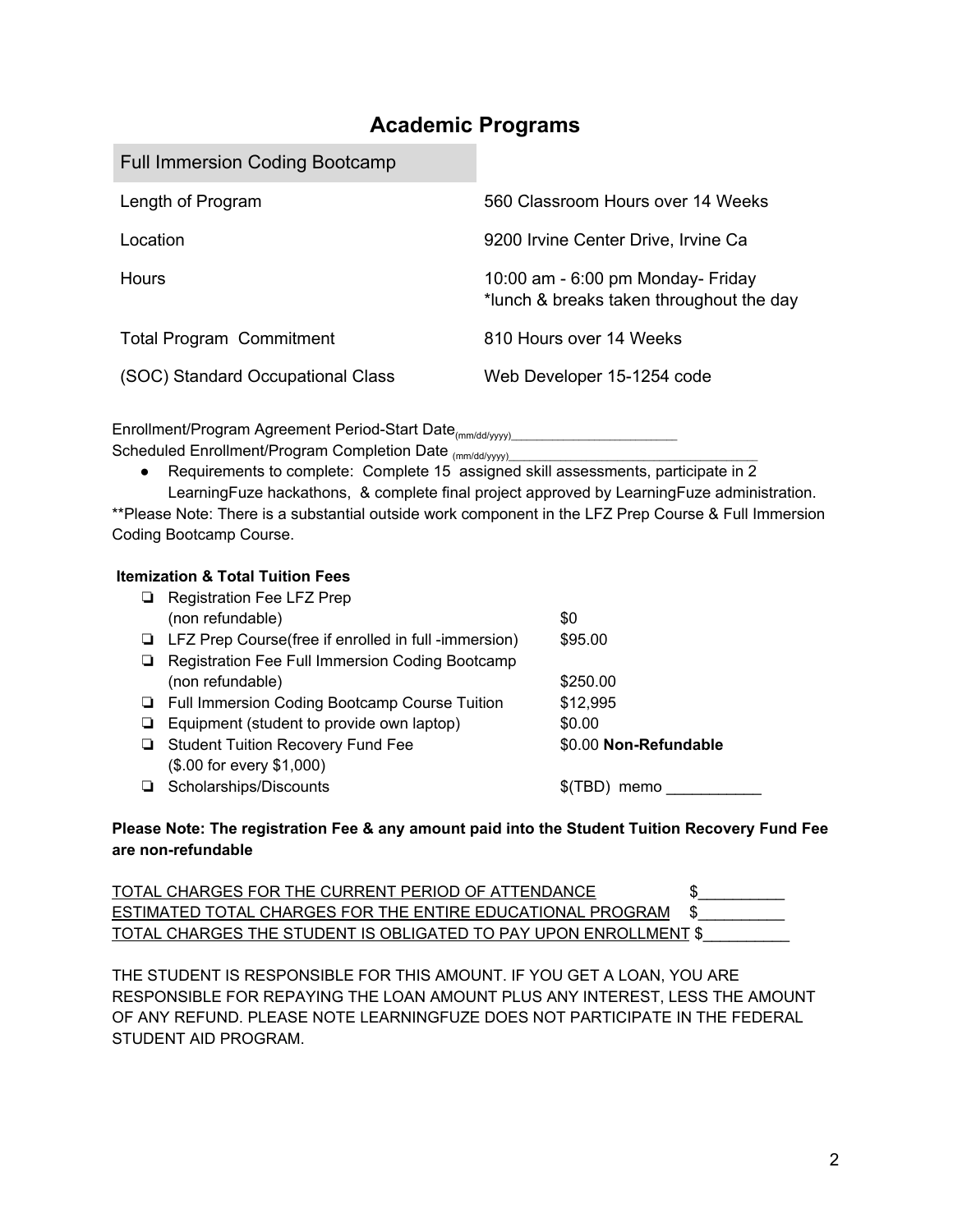#### Full Immersion Coding Bootcamp

#### Description & Course Objectives

The LearningFuzefull-stack curriculum is a 14 week course, specifically covering the most relevant and critical technologies in the marketplace which results in students acquiring a true depth of understanding that is crucial to a new developer. It is a project-oriented curriculum where you will have the opportunity to create different projects to include in your portfolio of work to show potential employers or to launch you into your dream start-up. Our full-immersion coding bootcamp course is a 14-week intensive that teaches front-end and back-end subjects like HTML5, CSS3,JavaScript/jQuery, React, Bootstrap 3&4, PHP, MySQL, HTML, CSS, Amazon Web Services, Git/GitHub, and others.

Our Full Immersion Training Course objectives revolve around hands-on coding projects and building viable web applications that will give you the skills for development jobs in the marketplace. The Developer Bootcamp is modeled after our teaching philosophy which incorporates projects and fundamentals first, simulated work environments, and rapid failure progression to gradually become a proficient developer.

Instructional mode or methods:

LearningFuze students have the following online options for learning materials/ connection to instructors and students:

- LearningFuze Student portal: custom curated collection of tutorials, exercises, proprietary prototypes, proprietary videos
- GitHub account (coding repository for project collaboration)
- Slack for staff and student instant messaging communication
- PHPStorm text editor
- MAMP: test code via a local server

#### Standards for Student Achievement

Students are evaluated based on satisfactory completion of exercises assigned. If an exercise isn't completed or has too many errors it will be returned to the student to be redone. In addition, students are given assessment periodically throughout the program. The goal of the assessment is to gauge knowledge for the benefit of the student and the staff and pass with 80%.

At the successful completion a student will receive a completion certificate that they have met guidelines for completion in this course.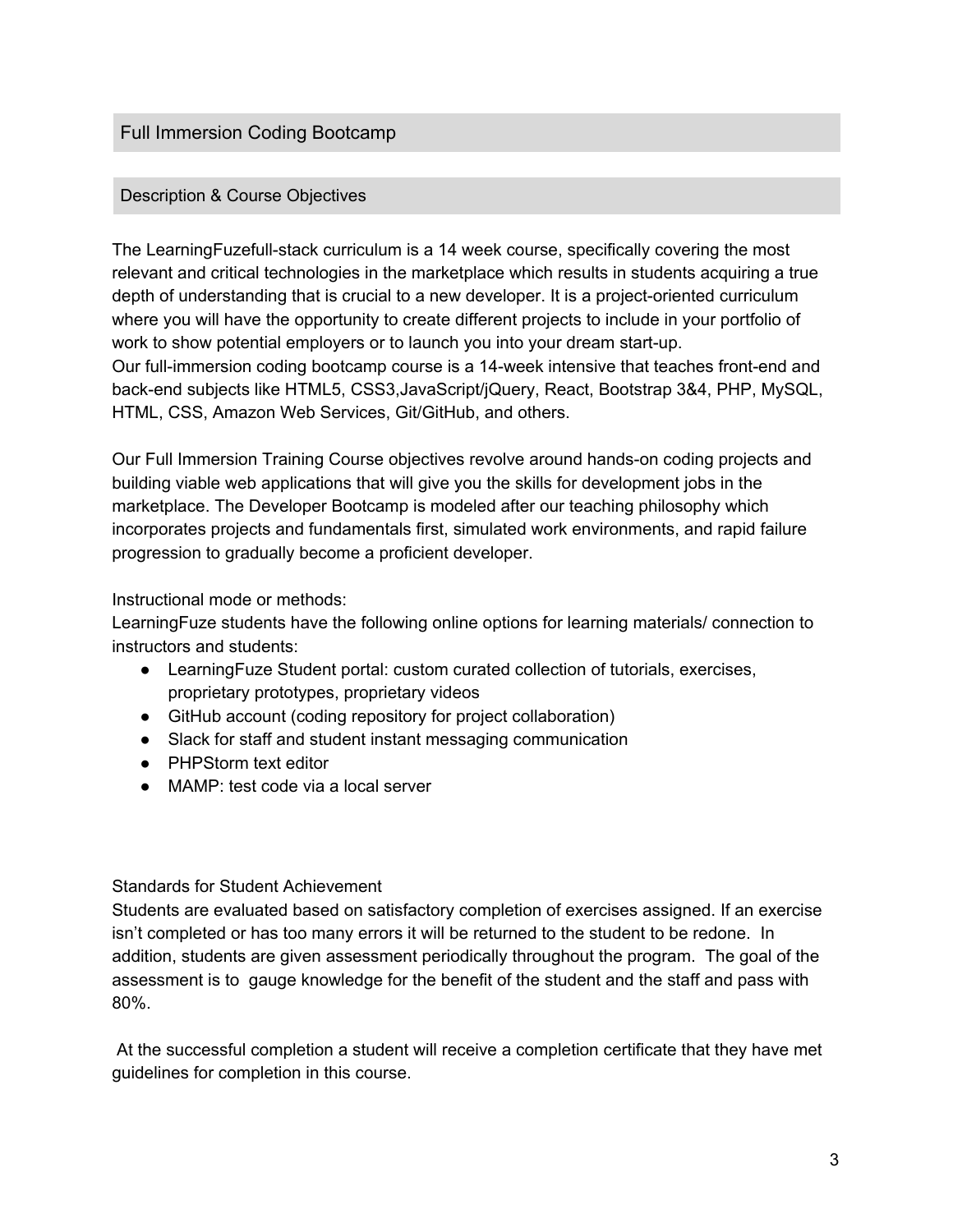Sequence & frequency of class sessions: Monday-Friday 10am- 6pm

- 10am-1:30pm Morning Exercises
- 1:30pm-2:30pm Lunch
- 2:30pm-6:00pm Afternoon Exercises

Equipment used during the educational program

● The program provides training in hands-on computer labs and lecture classrooms. Students are required to provide their own laptop computers. LearningFuze provides (in-person at no cost to the students an LCD screen. Internet connection is provided and printers are accessible to students.

Faculty Qualifications

• The full immersion coding bootcamp course is conducted by a team of experienced web developers.

Projection Number of Students

● LearningFuze projects to instruct 180 students in the year following the submission of the application. The projection is based on the history of enrollment.

Completion Requirements

- Students are evaluated based on satisfactory completion of their portfolio of projects as determined by the program. In addition, students are given assessment periodically throughout the program. The goal of the assessment is to simply gauge knowledge for the benefit of the student and the staff.
- Students are passed or failed based on completion of assessments, projects, collaboration on team projects as well as completing an approved portfolio of projects at the conclusion of the program. At the successful completion a student will receive a completion certificate that they have met guidelines for completion in this course.
- Minimum Total Clock Hours: **760 contact hours**
- Approximate number of Weeks: **14 Weeks**
- Complete 15 assigned skill assessments, participate in 2 LearningFuze hackathons, & complete final project & have it approved by career services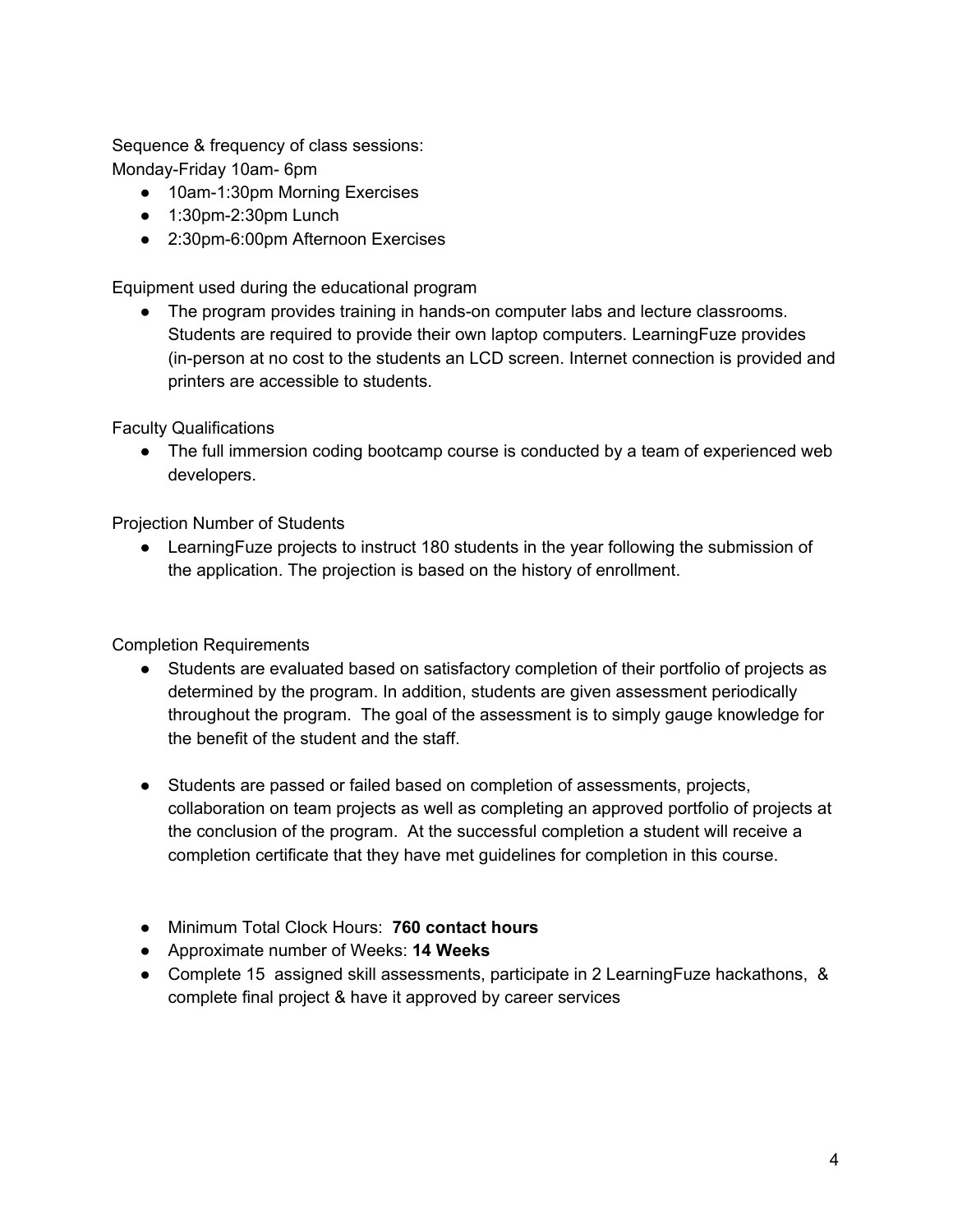Part -Time Full Immersion Coding Bootcamp Length of Program 3 Modules Location 9200 Irvine Center Drive, Irvine Ca Hours 7:00 pm-9:30 pm Tuesday & Thursday 10:00 am - 2:30 pm Saturday \*lunch & breaks taken throughout the day Total Program Commitment 760 Hours over 14 Weeks (SOC) Standard Occupational Class Web Developer 15-1254 code **Itemization & Total Tuition Fees** ❏ Registration Fee LFZ Prep Course (non refundable) \$0 ❏ LFZ Prep Course free to enrolled student \$95.00 ❏ Registration Fee Part -Time Full Immersion Coding Bootcamp (non refundable) \$250.00 ❏ Part-Time Full Immersion Coding Bootcamp Course Tuition Per Module **\$3995.00** ❏ Equipment (student to provide own laptop) \$0.00 ❏ Student Tuition Recovery Fund Fee \$0.00 **Non-Refundable** (\$.00 for every \$1,000) ❏ Scholarships/Discounts \$(TBD) see memo \_\_\_\_\_\_\_\_\_\_\_

#### TOTAL CHARGES FOR THE CURRENT PERIOD OF ATTENDANCE \$\_\_\_\_\_\_\_\_\_\_ ESTIMATED TOTAL CHARGES FOR THE ENTIRE EDUCATIONAL PROGRAM \$ TOTAL CHARGES THE STUDENT IS OBLIGATED TO PAY UPON ENROLLMENT \$\_\_\_\_\_\_\_\_\_\_

#### **Completion Requirements**

Students are evaluated based on satisfactory completion of their portfolio of projects as determined by the program. In addition, students are given assessment periodically throughout the program. The goal of the assessment is to simply gauge knowledge for the benefit of the student and the staff.

At the successful completion a student will receive a completion certificate that they have met guidelines for completion in this course.

Complete 15 assigned skill assessments, participate in 2 LearningFuze hackathons, & complete final project & have it approved by career service.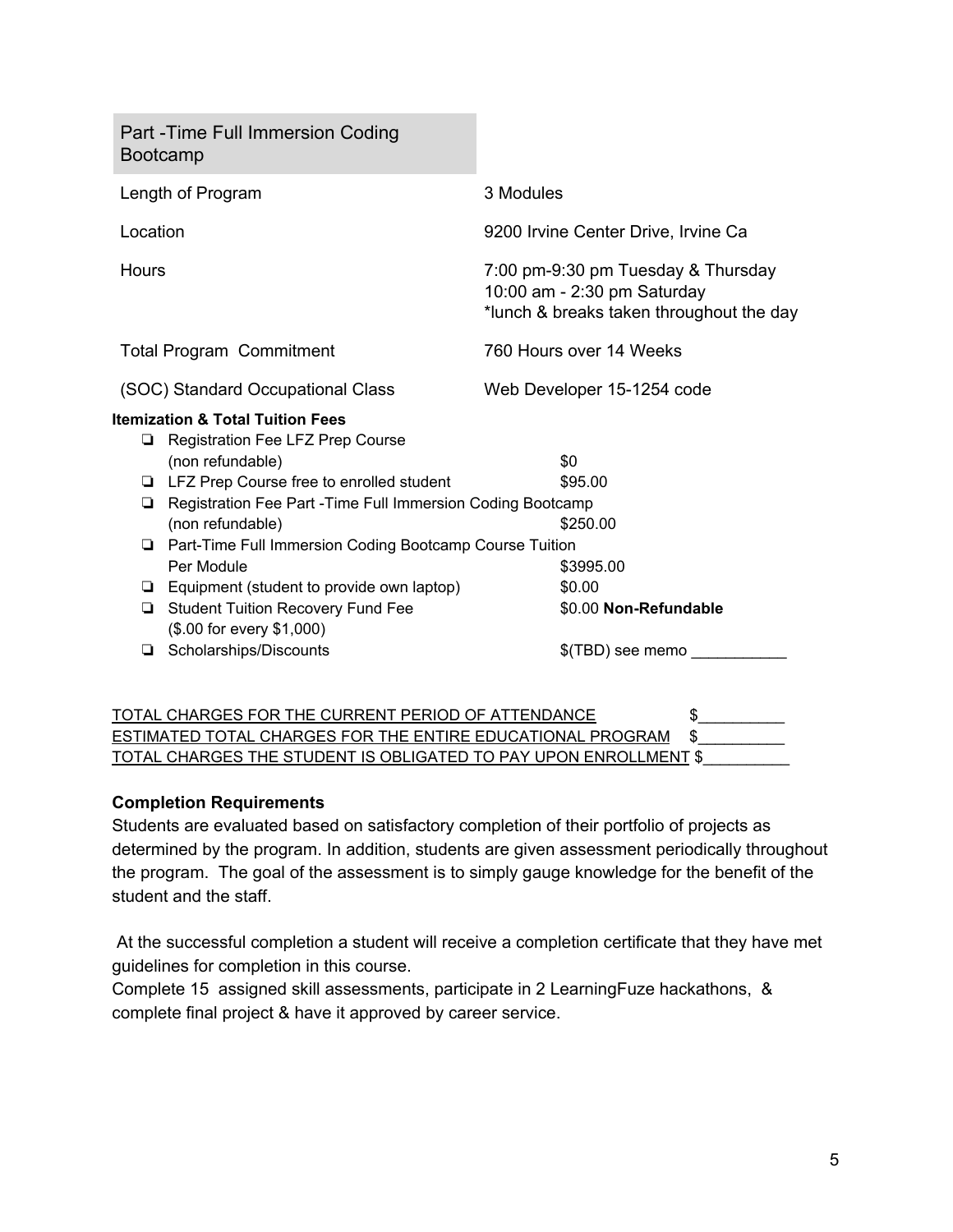#### Part -Time Full Immersion Coding Bootcamp

| <b>Course Objectives</b> |                                                                                                                                                |
|--------------------------|------------------------------------------------------------------------------------------------------------------------------------------------|
| Module 1                 | Fundamental HTML5, Fundamental<br>CSS3, Core JavaScript,<br>Git/GitHub, DevTools, Debugging,<br>WireFraming, Modern Layouts & Mobile<br>Design |
| Module 2                 | ES6+, Node.js, PostgreSQL, API<br>Integrations, NPM, Object Oriented<br>Programming                                                            |
| Module 3                 | React, Web Pack, Technical Resume,<br>Interviewing, Online Skills, Portfolio of<br>Projects                                                    |

- Hands-on coding projects and building viable web applications that will give you the skills for development jobs in the marketplace.
- Our teaching philosophy incorporates projects and fundamentals first, simulated work environments, and rapid failure progression to gradually become a proficient developer.

Instructional mode or methods:

LearningFuze students have the following online options for learning materials/ connection to instructors and students:

- LearningFuze Student portal: custom curated collection of tutorials, exercises, proprietary prototypes, proprietary videos
- GitHub account (coding repository for project collaboration)
- Slack for staff and student instant messaging communication
- PHPStorm text editor
- MAMP: test code via a local server

At the successful completion a student will receive a completion certificate that they have met guidelines for completion in this course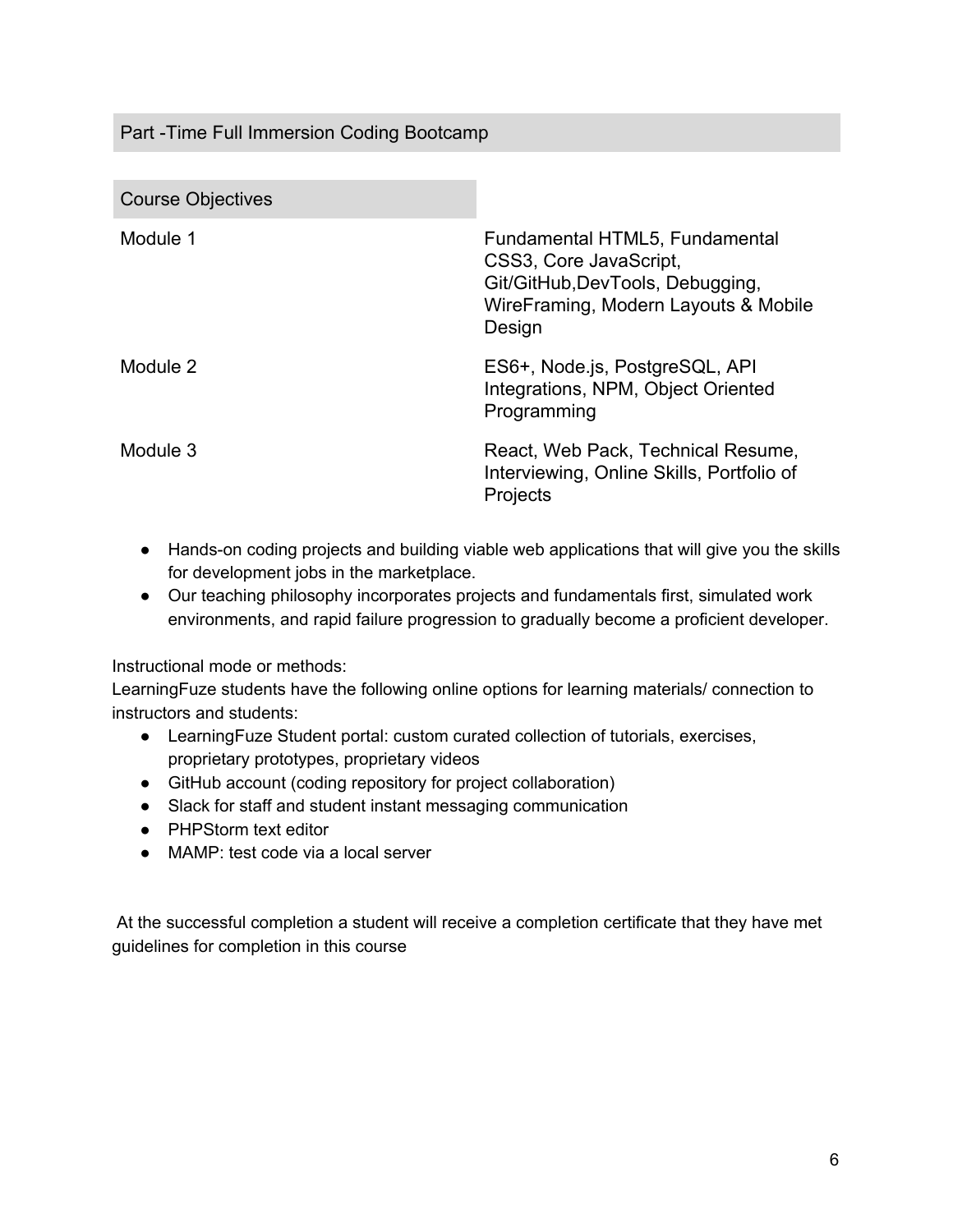LZF Prep Course Length of Program 2 Weeks Location 9200 Irvine Center Drive, Irvine Ca Hours 7:00 pm-9:30 pm Tuesday & Thursday 10:00 am - 2:30 pm Saturday \*lunch & breaks taken throughout the day Total Program Commitment 30 Clock Hours over 2 weeks (SOC) Standard Occupational Class This is an introductory course to prepare a student for the full-immersion course.

#### **Itemization & Total Tuition Fees**

|  | Registration Fee Root1 or RootJS                 |                       |
|--|--------------------------------------------------|-----------------------|
|  | (non refundable)                                 | \$0                   |
|  | <b>LEZ Prep Course Tuition</b>                   | \$95.00               |
|  | $\Box$ Equipment (student to provide own laptop) | \$0.00                |
|  | Student Tuition Recovery Fund Fee                | \$0.00 Non-Refundable |
|  | (\$.00 for every \$1,000)                        |                       |
|  | Scholarships/Discounts                           | \$0.00 see memo       |

| TOTAL CHARGES FOR THE CURRENT PERIOD OF ATTENDANCE                   |  |
|----------------------------------------------------------------------|--|
| <b>ESTIMATED TOTAL CHARGES FOR THE ENTIRE EDUCATIONAL PROGRAM \$</b> |  |
| TOTAL CHARGES THE STUDENT IS OBLIGATED TO PAY UPON ENROLLMENT \$     |  |

The *LFZ Prep Course* is a 2-week, part-time (in-class or remote) web development training program focused on the core skills important to building dynamic applications. This course is a required step toward preparing for the Full-Immersion and Part-Time programs, and a career in development. Requirements to complete this course include completing all assignments and submitting them by the due date.

Descriptive title of the educational program:

LFZ Prep course is built for beginners who want an introduction on how to learn to code and are considering a career path as a professional developer.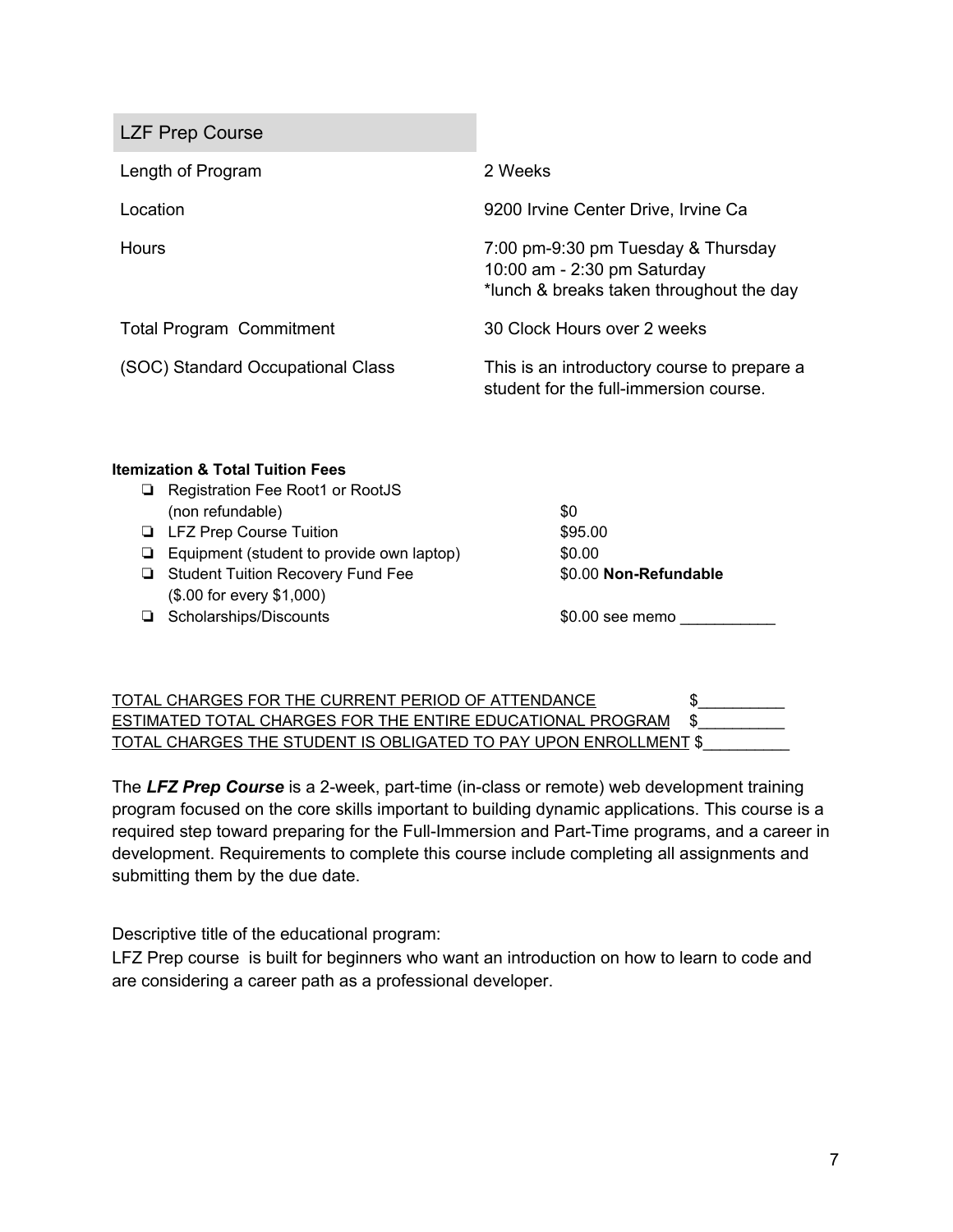#### LZF Prep Course

#### Course Objectives

Learn and leverage the power of HTML, CSS and JavaScript to make dynamic websites and applications. You will be introduced to key fundamental concepts such as HTML syntax, CSS syntax, CSS selectors, JavaScript variables, JavaScript functions, JavaScript objects, JavaScript conditionals, JavaScript loops, and more. You will learn through doing in a project-oriented environment where you will create cool and functional applications!

#### Required Materials

● Students must provide a Laptop

#### Completion Requirements

Students are evaluated based on satisfactory completion of their portfolio of projects as determined by the program. In addition, students are given assessment periodically throughout the program. The goal of the assessment is to simply gauge knowledge for the benefit of the student and the staff.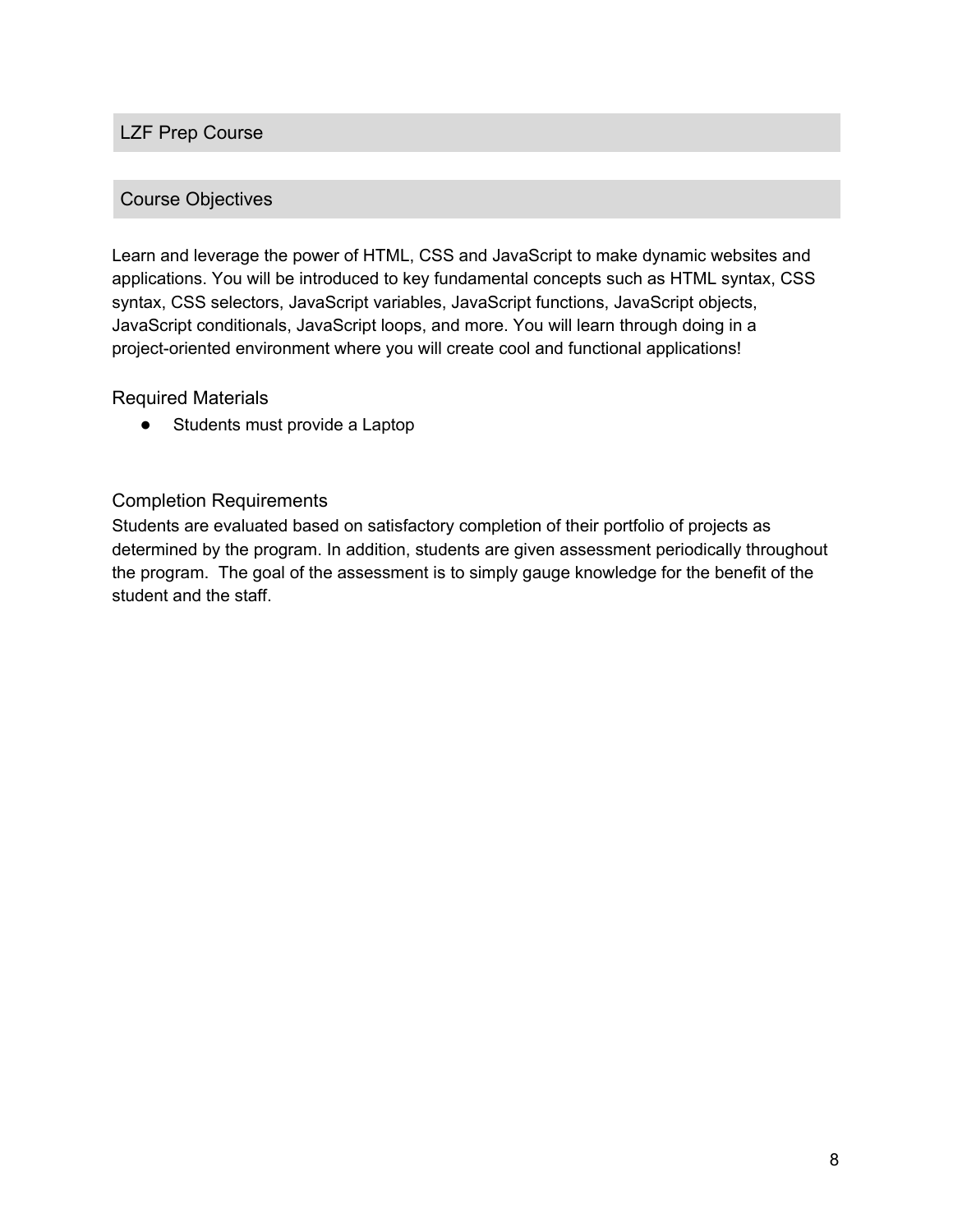### **Facilities**

The program provides training in hands-on computer labs and lecture classrooms. Students are required to provide their own laptop computer. Students attending class at the LearningFuze facility have access to a LCD screen. Internet connection is provided and printers are accessible to students.

- LearningFuze is located at 9200 Irvine Center Drive,Suite 200 & 150, Irvine, Ca 92618. The facility is approx. 7000 sq feet of classroom/ student lounge area.
- The in- person programs are taught in an open classroom environment enabling large class discussion as well as small work-study groups.
- Remote courses are taught in a live virtual classroom enabling large class discussion as well as small work-study groups.
- LCD projectors,whiteboards & shared computer screens utilizing Zoom or Google Hangouts are utilized in instruction of the class. Students attending class at campus have access to desks, couches, and a conference room to work individually or small or large groups.
- LearningFuze is equipped with a refrigerator, microwave & filtered water system for the students to use. Students are free to choose their seats.
- Students have access to both instructor and teaching assistants during class time.(5,CCR 71810(b)(9)

### **Capacity**

#### **Class Size**

The number of students in a typical class is 20. LearningFuze has a number of instructors to help to provide educational support in addition to the instructor.

### **Accreditation**

LearningFuze is not accredited by an accreditation body recognized by the U.S Department of Education and is not eligible for federal financial aid programs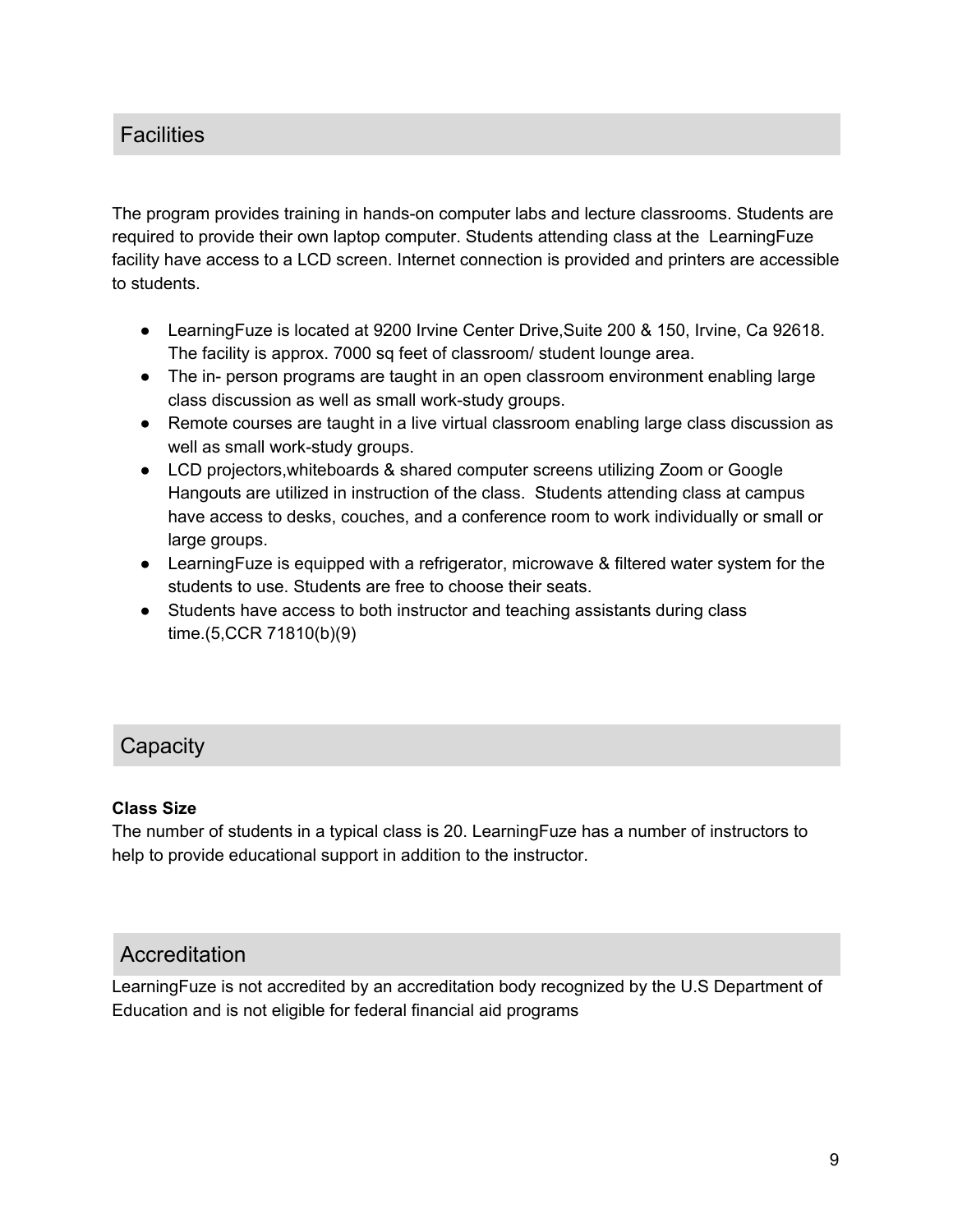## Bureau For Postsecondary Education (BPPE)

LearningFuze is a private institution that is approved to operate by the Bureau for Postsecondary Education (BPPE). Approval to operate means the institution is compliant with the minimum standards contained in the California Private Postsecondary Education Act of 2009(as amended) and Division 7.5 of Title 5 of the California Code of Regulations. BPPE is an agency responsible for granting authority to operate and provide oversight of California's private postsecondary educational institutions.(CEC 9409(a)(2) & CEC94897(I)(1)(2))

Bureau for Private Postsecondary Education 2535 Capitol Oaks Drive, Suite 400 Sacramento, California 95833 Phone: 888-370-7589 or by fax 916-263-1897 Phone:431-263-6959 Website: [www.bppe.ca.gov](http://www.bppe.ca.gov/)

### Enrollment Process & Registration

\*Full-Immersion Coding Bootcamp (all courses) & Part-Time Full Immersion Coding Bootcamp

Prospective students should follow these steps

- 1. Register for an [Info Session](https://learningfuze.com/info-session)
- 2. Sign up for LFZ Prep [Course](https://learningfuze.com/prep-course) No prerequisites for prep course & free if you attend an info session
- 3. [Apply](https://learningfuze.com/) to your Course
- 4. Schedule your interview
- 5. Take the technical assessment ( after completing the LFZ prep course)
- 6. Coordinate with admission counselor about next steps

#### Admissions Requirements/ Languages

For All Web Development Full Time Programs

1. All applicants must have a high school diploma or equivalent & must be able to provide proof if requested by the institution.

2. LearningFuze does not accept students under the Ability-to-Benefit pathway.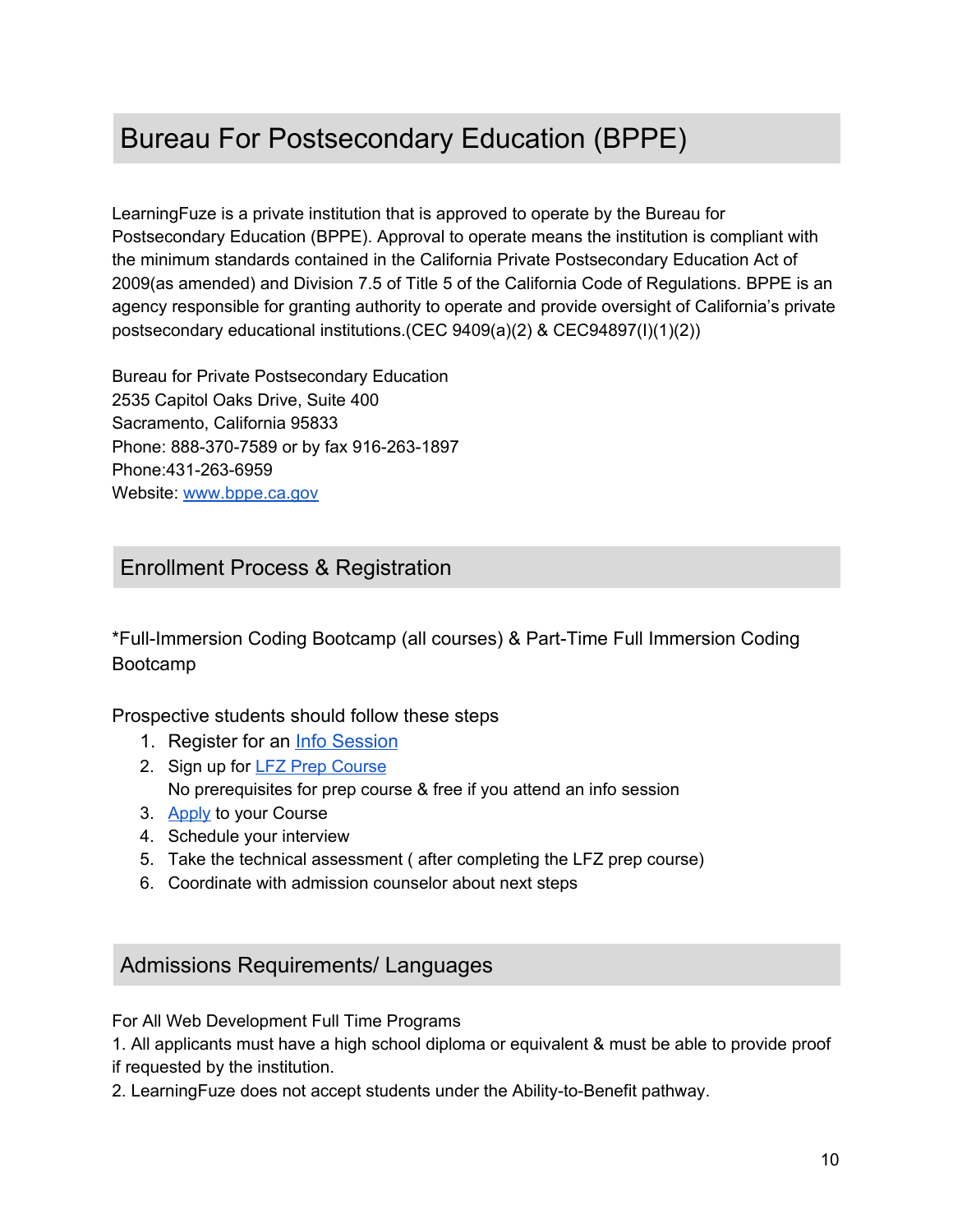3. The prerequisite for LearningFuze's Full Immersion Coding Bootcamp is completing the enrollment process & registration.

4. LearningFuze *does not* offer English as a Second language instruction. All instruction will be in English and English fluency is required ."The student must have the ability to read and write English at the level of a graduate of an American high school as demonstrated by the possession of a high school diploma, GED or passage of the California high school proficiency exam."

If necessary, LearningFuze will request that the student provide proof of passing scores on the TOEFL exam.

5. Students must own their own laptop.

### Financing, Financial Aid & Method of Payment

#### **Financing Options**

LearningFuze has a number of financing options to consider

- **1. [Skills](https://learningfuze.skills.fund/) Fund** is a 3rd party lender we have partnered with to facilitate funding.
- 2. ISA (Income Share Agreement) please contact Bill [Cunningham](mailto:bill.cunningham@learningfuze.com) for more information

#### **Method of Payment**

Payment may be made by check, Visa or Mastercard. Tuition will be adjusted for students eligible for a scholarship and or any discounts available.

#### **Financial Aid**

LearningFuze currently does not participate in federal or state financial aid programs.CEC 9409(a)(10))

#### **Loans**

If a student receives a loan to pay for the educational program, the student will be responsible to repay the full amount of the loan plus interest, less the amount of any refund. If the student has received federal student aid funds, the student is entitled to a refund of the monies not paid from the federal financial aid funds. CEC 94909(a)(11))

#### **Private Loans**

Private loans may be available for students from lenders. Private loans have fixed or variable interest rates and repayment schedules. Students should research the total cost of any private loan and understand the fees, penalties associated with it before entering into a contract.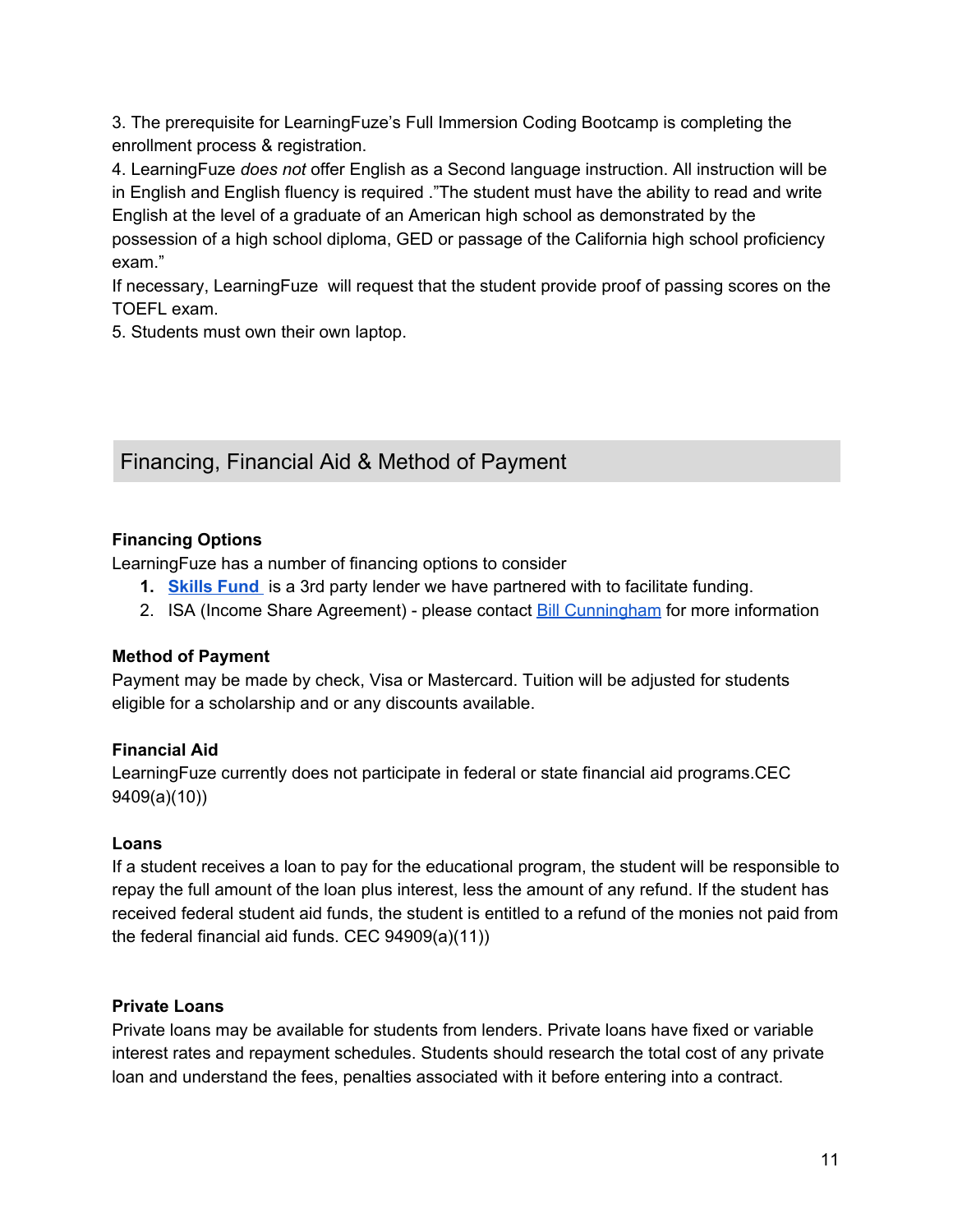#### Student Tuition Recovery Fund

1. Pursuant to 76215(a) A qualifying institution shall include the following statement on both its enrollment agreement and school catalog:

"The State of California established the Student Tuition Recovery Fund (STRF) to relieve or mitigate economic loss suffered by a student in an educational program at a qualifying institution, who is or was a California resident while enrolled, or was enrolled in a residency program, if the student enrolled in the institution, prepaid tuition, and suffered an economic loss. Unless relieved of the obligation to do so, you must pay the state-imposed assessment for the STRF, or it must be paid on your behalf, if you are a student in an educational program, who is a California resident, or are enrolled in a residency program, and prepay all or part of your tuition.

You are not eligible for protection from the STRF and you are not required to pay the STRF assessment, if you are not a California resident, or are not enrolled in a residency program."

Pursuant to 76215(b) In addition to the statement required under subdivision (a) of this section, a qualifying institution shall include the following statement in its school catalog:

"It is important that you keep copies of your enrollment agreement, financial aid documents, receipts, or any other information that documents the amount paid to the school. Questions regarding the STRF may be directed to the Bureau for Private Postsecondary Education, [2535](https://maps.google.com/?q=2535+Capitol+Oaks+Drive,+Suite+400,+Sacramento,+CA+95833&entry=gmail&source=g) Capitol Oaks Drive, Suite 400, [Sacramento,](https://maps.google.com/?q=2535+Capitol+Oaks+Drive,+Suite+400,+Sacramento,+CA+95833&entry=gmail&source=g) CA 95833, (916) 431-6959 or (888) 370-7589.

To be eligible for STRF, you must be a California resident or are enrolled in a residency program, prepaid tuition, paid or deemed to have paid the STRF assessment, and suffered an economic loss as a result of any of the following:

1. The institution, a location of the institution, or an educational program offered by the institution was closed or discontinued, and you did not choose to participate in a teach-out plan approved by the Bureau or did not complete a chosen teach-out plan approved by the Bureau.

2. You were enrolled at an institution or a location of the institution within the 120 day period before the closure of the institution or location of the institution, or were enrolled in an educational program within the 120 day period before the program was discontinued.

3. You were enrolled at an institution or a location of the institution more than 120 days before the closure of the institution or location of the institution, in an educational program offered by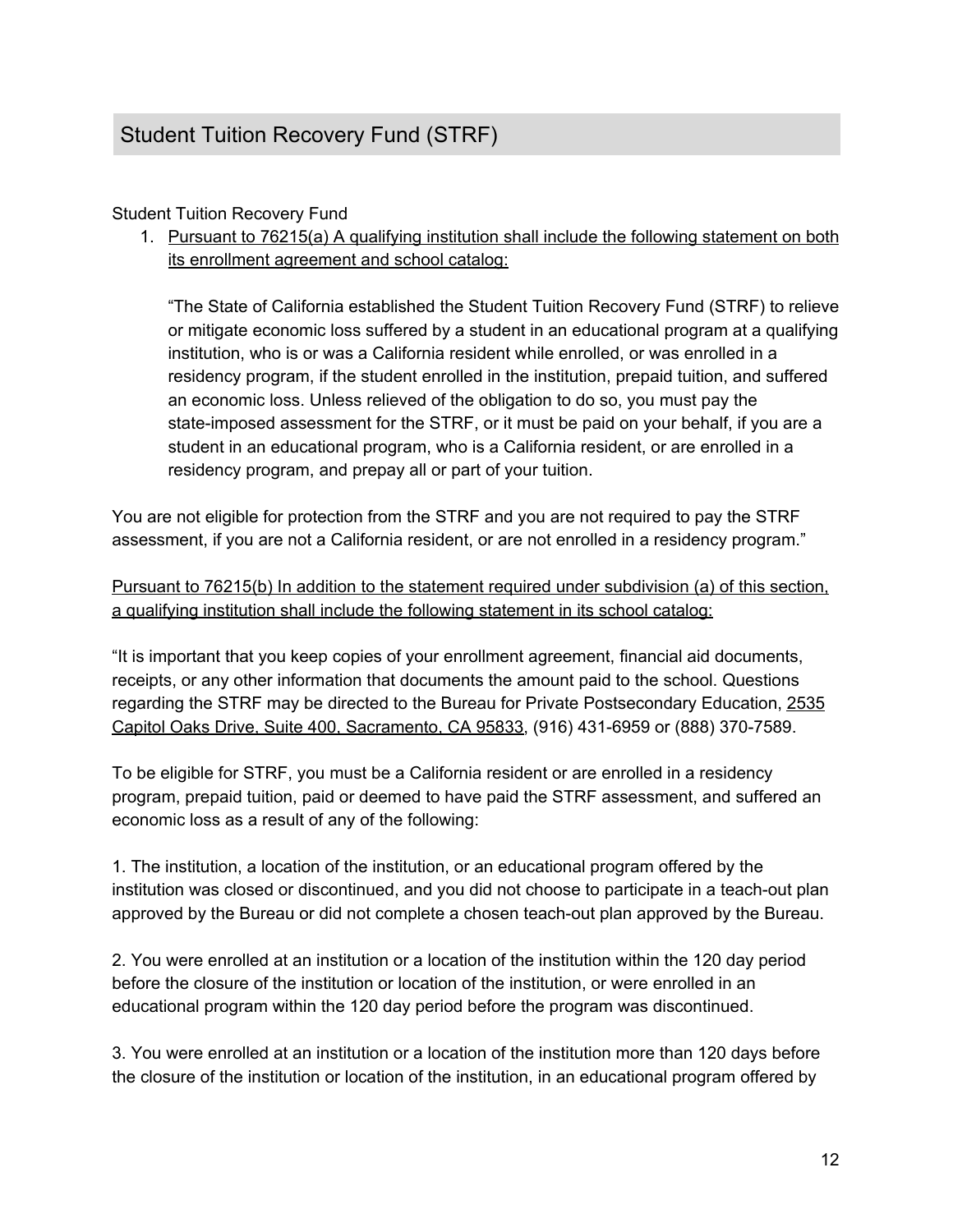### Student Tuition Recovery Fund (STRF)

the institution as to which the Bureau determined there was a significant decline in the quality or value of the program more than 120 days before closure.

4. The institution has been ordered to pay a refund by the Bureau but has failed to do so.

5. The institution has failed to pay or reimburse loan proceeds under a federal student loan program as required by law, or has failed to pay or reimburse proceeds received by the institution in excess of tuition and other costs.

6. You have been awarded restitution, a refund, or other monetary award by an arbitrator or court, based on a violation of this chapter by an institution or representative of an institution, but have been unable to collect the award from the institution.

7. You sought legal counsel that resulted in the cancellation of one or more of your student loans and have an invoice for services rendered and evidence of the cancellation of the student loan or loans.

To qualify for STRF reimbursement, the application must be received within four (4) years from the date of the action or event that made the student eligible for recovery from STRF.

A student whose loan is revived by a loan holder or debt collector after a period of non collection may, at any time, file a written application for recovery from STRF for the debt that would have otherwise been eligible for recovery. If it has been more than four (4) years since the action or event that made the student eligible, the student must have filed a written application for recovery within the original four (4) year period, unless the period has been extended by another act of law.

However, no claim can be paid to any student without a social security number or a taxpayer identification number."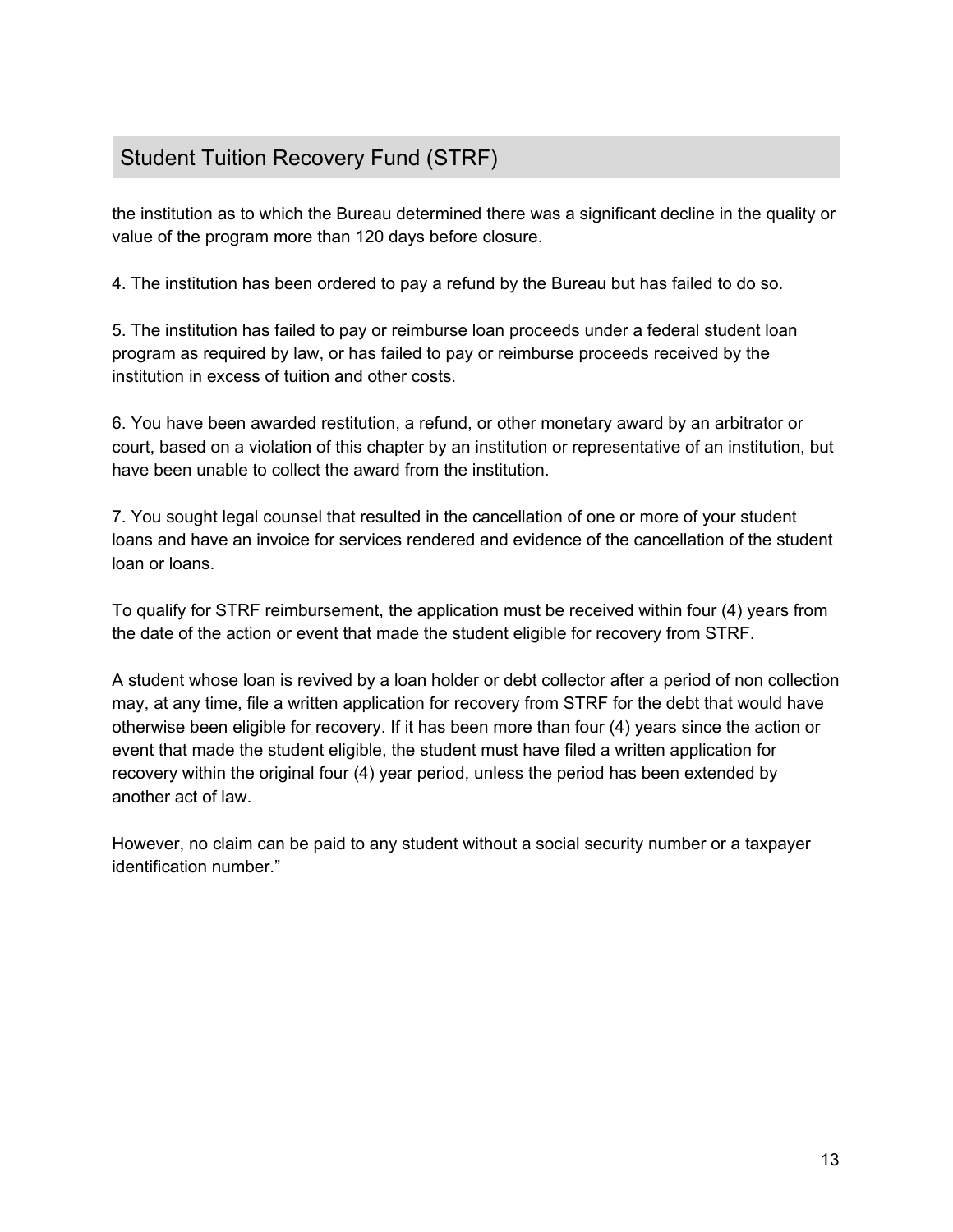### Students Right to Cancel/ Refund Policy

#### **Refund Policy**

Students have the right to cancel the enrollment agreement and obtain a 100% refund through attendance at the first class session or the seventh day after enrollment, whichever is later. All refunds will be paid within 45 days of withdrawal. All withdrawals must be submitted in writing to [support@learningfuze.com](mailto:support@learningfuze.com).(CES 9409(a)(8)(B))

#### Per California law:

If you withdraw, you will receive a prorated refund if you have completed 60% or less of your course through the last day of attendance. You will be responsible for 100% of the tuition for your course if you complete more than 60% of the course, even if you don't complete the entire course. The date of the student's withdrawal will be the last date of recorded attendance. The amount owed equals the daily charge for the course ( total charge minus non-refundable fees, divided by the number of days in the course) multiplied by the number of days scheduled to attend, prior to withdrawal

#### **Cancellation/Withdrawal Cancellation**:

A student may cancel a course, without any penalty or obligation, through attendance at the first class session or seven days after enrollment, whichever comes later. Cancellation is effective when a student provides a written notice of cancellation in writing and can be delivered by email to [support@learningfuze.com,](mailto:support@learningfuze.com) in person or mail.

- LearningFuze will refund the student any money paid, less registration/application fee within 45 days after the cancellation notice was received.
- Withdrawal: A student may withdraw from the school at any time after the cancellation period. Please see the refund policy below. Withdrawal of a student may occur from a student's request or the institution.
- The student may withdraw by submitting a letter in writing to support@learningfuze.com, by mail,or in person.

LearningFuze may terminate the student's enrollment for failure to abide by the rules and regulations, excess of absences set by LearningFuze guidelines and/or failure to meet financial obligations in the enrollment agreement.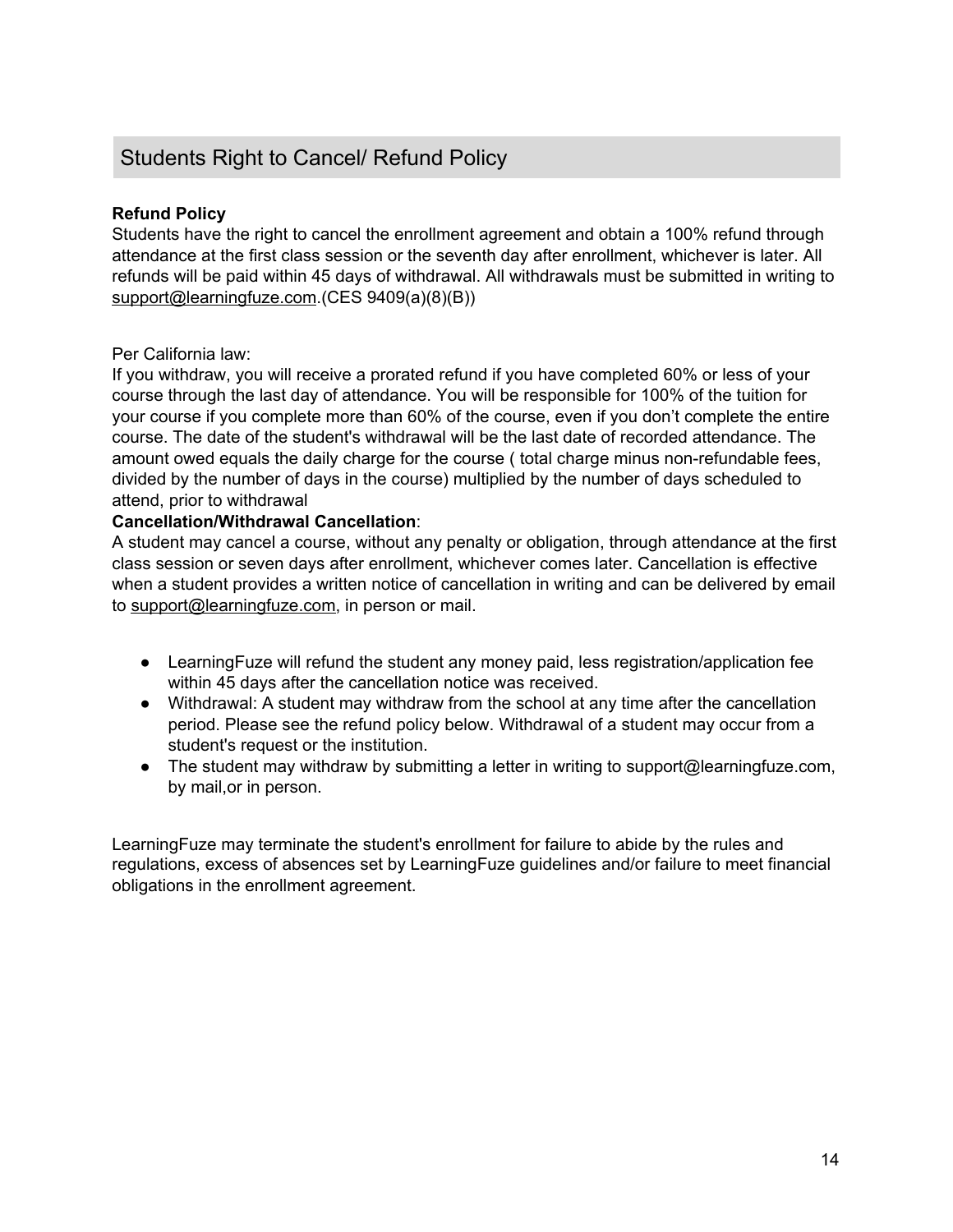### Notice Concerning Transferability of Credits & Credentials Earned at our **Institution**

#### **"**NOTICE CONCERNING TRANSFERABILITY OF CREDITS AND CREDENTIALS EARNED AT OUR INSTITUTION"

"The transferability of credits you earn at LearningFuze is at the complete discretion of an institution to which you may seek to transfer. Acceptance of the certificate you earn in The Full Immersion Coding Bootcamp course is also at the complete discretion of the institution to which you may seek to transfer. If the Full Immersion Coding Bootcamp certificate that you earn at this institution is not accepted at the institution to which you seek to transfer, you may be required to repeat some or all of your coursework at that institution. For this reason you should make certain that your attendance at this institution will meet your educational goals. This may include contacting an institution to which you may seek to transfer after attending LearningFuze to determine if your Full Immersion Coding Bootcamp certificate will transfer." (CEC 94909(a)(15))

LearningFuze does not accept transfer credit earned at other institutions and does not have an articulation or transfer agreement with any other college or university. LearningFuze does not accept transfer credit through challenge examinations and achievement tests. (CeC 94909(a)(8)(A) and 5,CCR 71770)

LearningFuze courses are not credit-bearing. LearningFuze does not accept hours or credit from other institutions through transfer of credit, challenge examinations, achievement tests, or experiential learning. Courses taken at LearningFuze are unlikely to count as transfer credit at another institution.

Policies Regarding Articulation, Prior Learning Assistance & International Student Visas

● LearningFuze has not entered any articulation or transfer agreement with any other college or university.

- LearningFuze does not award credit for prior experiential learning.
- Currently, Learning Fuze does not provide student visa services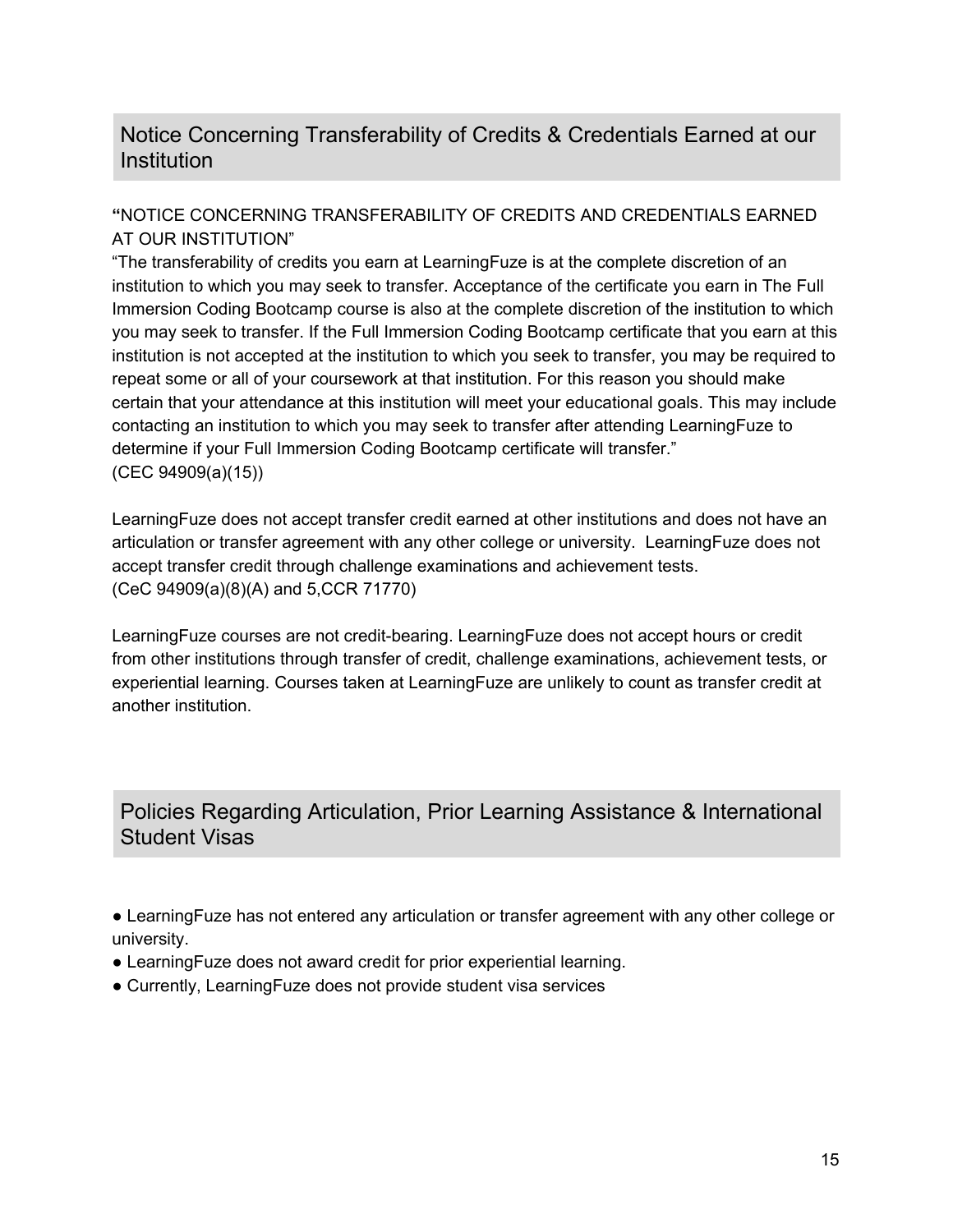### Students Rights

The US constitution guarantees the most important basic rights which every student should understand before enrolling in our program. In addition to these, students have the following rights:

• Students have the right to equal opportunity education and non-discrimination based on sex, race, color, religion, ancestry, national origin, disability, medical condition, genetic information, marital status, sexual orientation or other categories protected by law of the states in which we operate.

- Students have the right to cancel or withdraw from their course, per LearningFuze's Cancellation, Withdrawal and Refund Policy.
- Students have the right to file a grievance, per LearningFuze's Grievance Procedure.

#### **Sexual Harassment and Misconduct Policy**

LearningFuze seeks to ensure that no students or employees are excluded from participation, or denied the benefits of, any LearningFuze program or activity on the basis of sex. Members of LearningFuze's community have a right to be free from sexual harassment, violence and gender-based harassment. Please note sexual harassment can take on many forms including but not limited derogatory comments as well as unwelcome compliments. We encourage every student to report any issue they feel is disturbing to them. When an allegation of sexual misconduct is investigated, and a responding community member is found to have violated an applicable federal, state, or local law or ordinance/regulation or to have engaged in other inappropriate conduct, discipline or corrective measures may be imposed.

#### **Purpose**

LearningFuze has established the procedures outlined in this Policy for the purposes of: (1) educating and promoting awareness of LearningFuze's policies against sexual harassment and misconduct;

(2) provide all members of LearningFuze's community with a process for promptly reporting any concerns regarding potential sexual harassment or related inappropriate conduct; and (3) provide guidelines for prompt and effective responses to any reports of sexual harassment. **Notice of Non-Discrimination**

#### **Policy Statement**

LearningFuze is committed to providing a learning environment free of unlawful harassment. LearningFuze prohibits sexual harassment and harassment based on race, religious creed, color, national origin, ancestry, physical disability, mental disability, medical condition, genetic information, marital status, sex, gender, gender identity, gender expression, age for individuals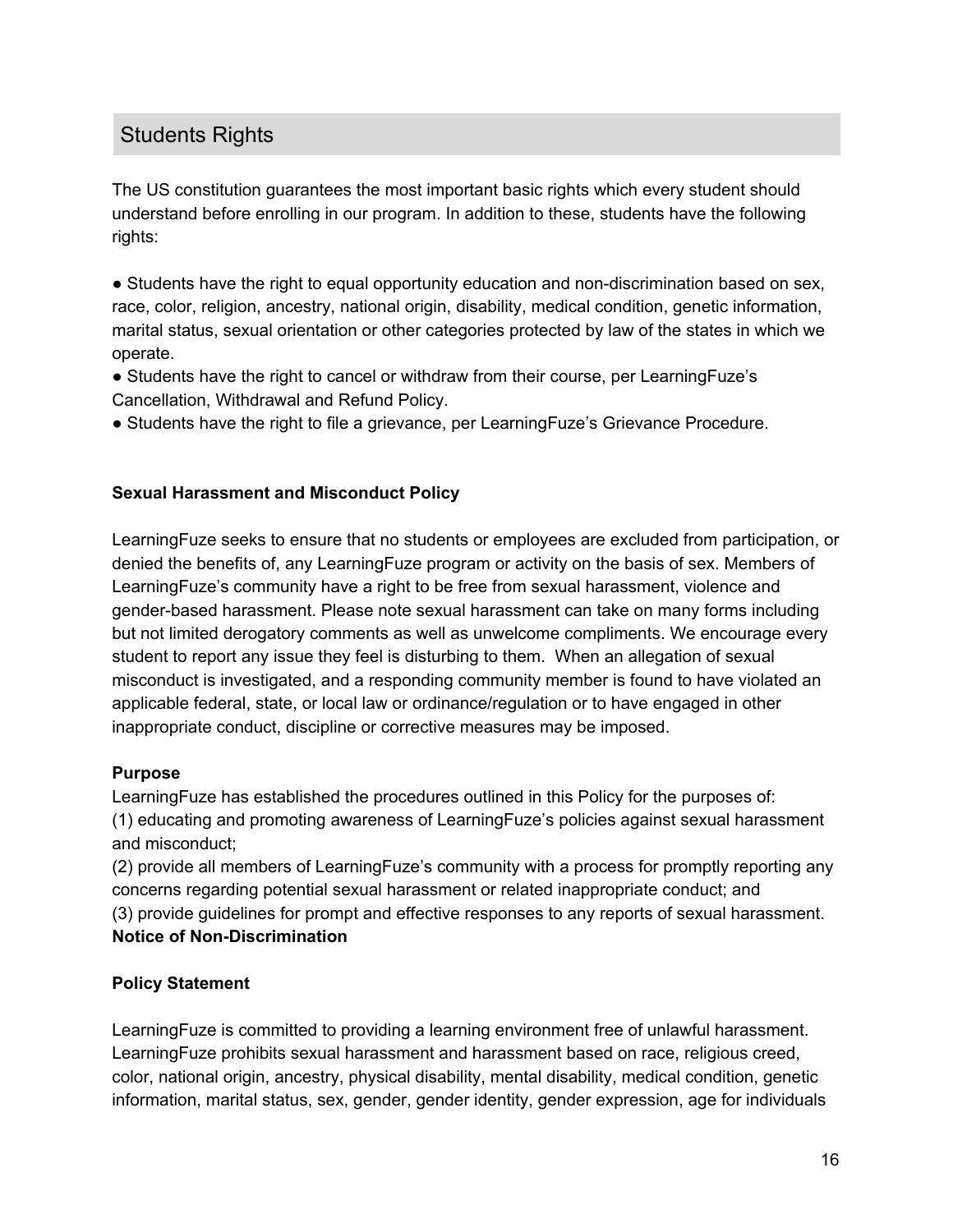over 40 years of age, military and veteran status, sexual orientation, or any other basis protected by federal, state, or local law or ordinance or regulation. All such harassment will not be tolerated. LearningFuze will respond promptly and effectively to reports of Sexual Misconduct as defined herein and will take appropriate action to prevent, to correct, and when necessary, to discipline behavior that violates this Policy.

#### **Scope of Policy**

This policy applies regardless of the complainant's or respondent's sexual orientation, sex, gender identity, age, race, nationality, religion or ability. LearningFuze's anti-harassment policy applies to all persons involved in the operation of LearningFuze and prohibits unlawful harassment and retaliation by any student or employee of LearningFuze and/or any other third party or guest doing business or providing services on campus (e.g. contractors and vendors). LearningFuze also prohibits unlawful harassment based on the perception that anyone has any of those characteristics, or is associated with a person who has or is perceived as having any of those characteristics. Conduct by a LearningFuze employee that constitutes Sexual Misconduct in violation of the Policy is considered to be outside the normal course and scope of employment.

#### **Prohibited Acts**

LearningFuze strives to provide an educational, employment, and business environment free of all forms of sex discrimination, including, but not limited to unwelcome sexual advances, requests for sexual favors, and other verbal or physical conduct or communications constituting Sexual Misconduct as defined in this Policy, the Employee Handbook, and otherwise prohibited by federal, state, or local law or ordinance or regulation.

#### **Harassing Behavior**

*Harassing behavior includes, but is not limited to:*

- Verbal conduct such as threats, epithets, derogatory comments, inappropriate compliments or slurs;
- Visual conduct such as derogatory posters, photographs, cartoons, drawings, or gestures;
- Physical conduct such as assault, unwanted touching, or blocking normal movement;
- Retaliation for reporting harassment or threatening to report harassment.

#### **Gender Identity or Sexual Orientation Discrimination**

Harassment that is not sexual in nature but is based on gender, gender identity, sex or gender stereotyping, or sexual orientation is also prohibited by LearningFuze's non-discrimination policies if it denies or limits a person's ability to participate in or benefit from the education programs, employment, or services. While discrimination based on these factors may be distinguished from sexual harassment, these types of discrimination may contribute to the creation of a hostile work or academic environment. Thus, in determining whether sexual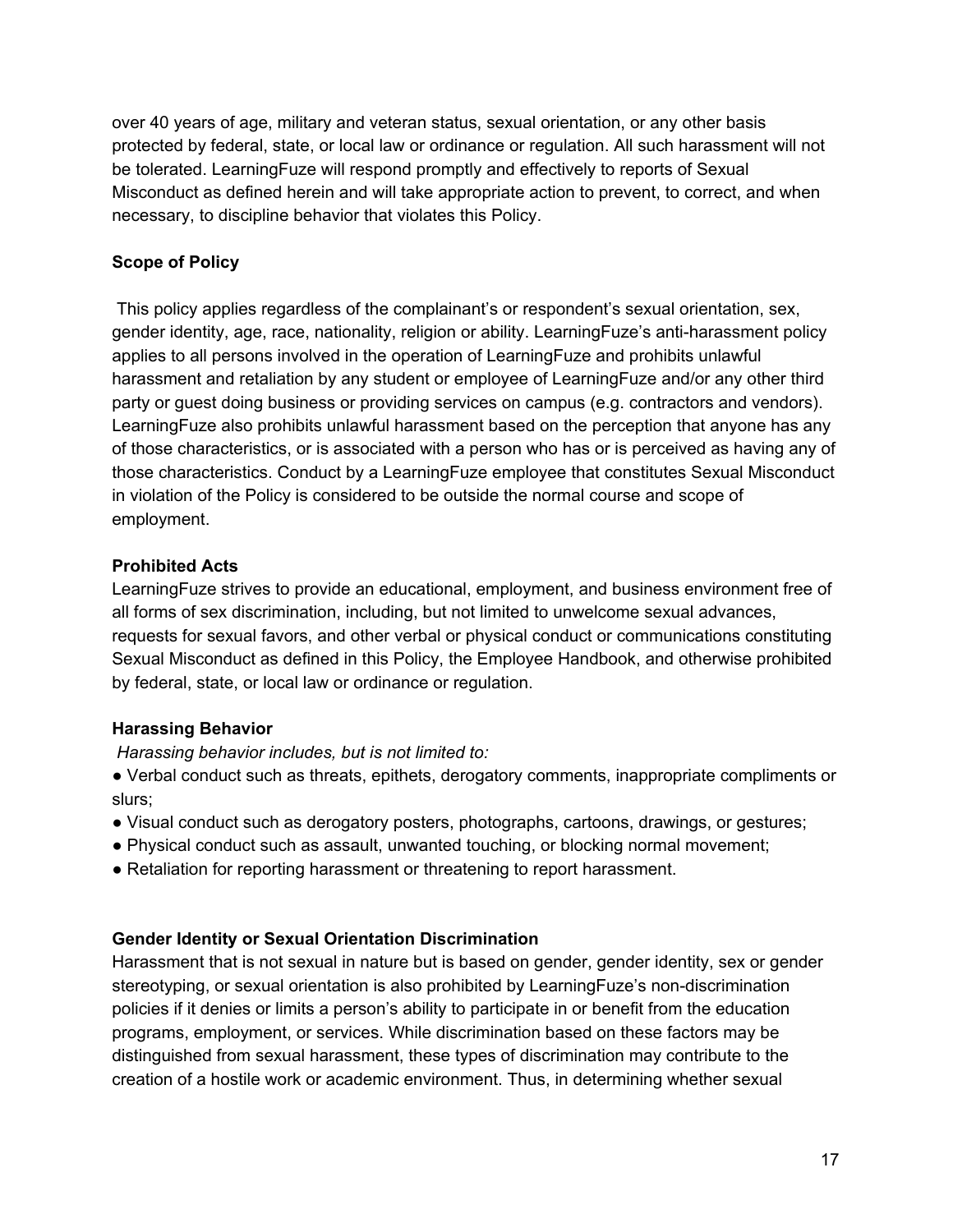harassment exists, LearningFuze may take into account acts of discrimination based on gender, gender identity, sex or gender stereotyping, or sexual orientation.

#### **Reporting Discrimination, Harassment, and Retaliation**

LearningFuze's complaint procedure provides for an immediate, thorough, and objective investigation of any claim of unlawful or prohibited discrimination, harassment, or retaliation; appropriate action against one found to have engaged in any such conduct; and, appropriate remedies for any victim of any such conduct. A claim of discrimination, harassment, or retaliation may exist even if the student has not lost some academic or economic benefit. Complaints received will be treated confidentially, to the extent possible; responded to in a timely fashion; investigated promptly; documented and tracked to ensure reasonable progress; met with appropriate and prompt corrective remedial action where misconduct is found, and afforded a timely closure, and not result in any retaliation against the complainant or any participant in the investigation.

*If you believe you have been the victim of discrimination, harassment, or retaliation at LearningFuze, or if you are aware of such unlawful or prohibited conduct of others, you should contact Monique Cunningham (Program Coordinator) as soon as possible in writing or in-person. If you request complete confidentiality please direct message Monique via slack and an appropriate meeting time/place will be scheduled. If you provide a written complaint, it should be as detailed as possible including the names of individuals involved, the names of any witnesses, direct quotations when language is relevant, and any documentary evidence (notes, pictures, cartoons, et cetera).*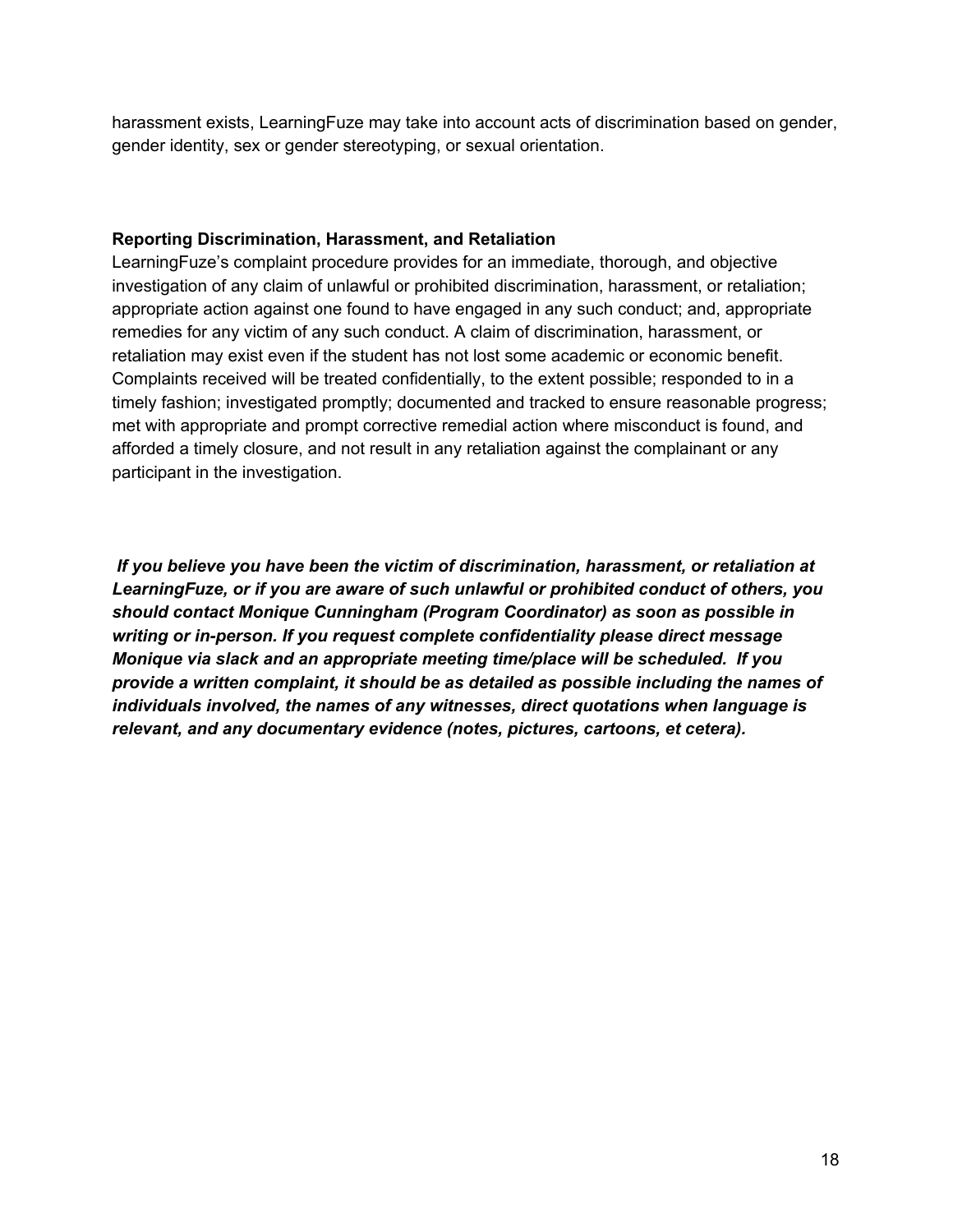### Academic Standards & Standards of Student Achievement

#### **Grading System**

Students assessment will occur at regular intervals during the course usually multiple times a day. Each student will submit work that has been assigned directly to the instructor where the instructor grades and gives personalized feedback to each student. If changes are required for the work that has been submitted the student is required to resubmit the work within 24 hours. A score of at least 70% is required to move on to the next exercise.

#### Student Records

LearningFuze will maintain copies of the student's financial ledger, an academic transcript, and completion certificates indefinitely. All other student records will be retained for five years.

### Certificate of Completion

Students will receive a Certificate of Completion when they have completed all the program requirements. A graduate must have successfully completed all course objectives and have satisfied all financial obligations.

### Leave of Absence

Students may submit a written request for leaves of absence. Requests will be considered and such leaves may be granted at the discretion of the school.

### Student Conduct

LearningFuze is a company focused on providing an environment conducive to learning. Students are expected to behave in a manner of integrity, honesty and mutual respect. Students may be asked to leave if they are disruptive to the class. Examples of disruptive behavior include but are not limited to, illegal activities, aggressive behavior, violating class standards set by the staff. Students may also be asked to withdraw for academic violations, per LearningFuze academic violation policy.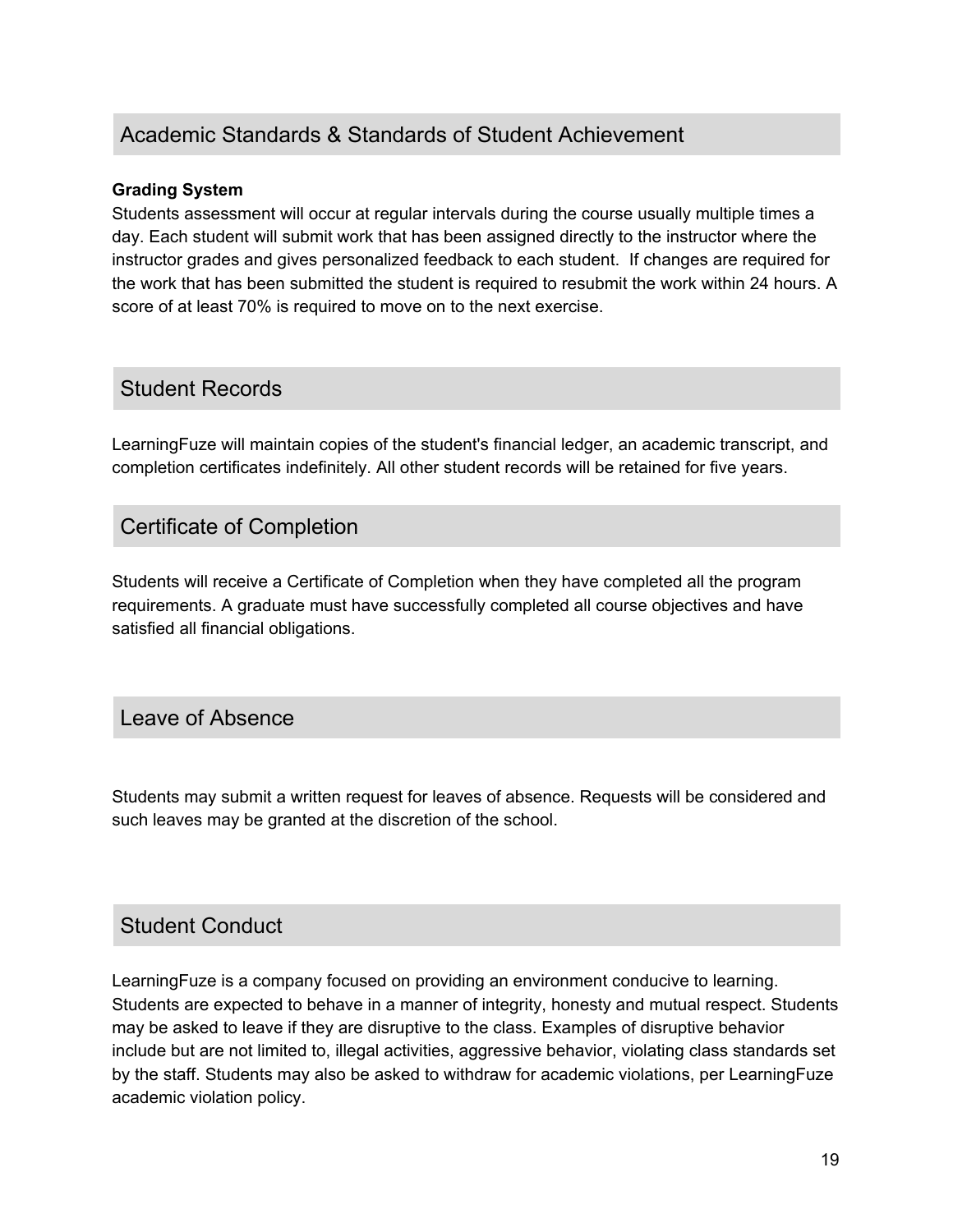### Student Services

#### **Academic Advising**

Students may request academic advising or the instructor may suggest academic advising when a need is identified. A student may request academic advising through their instructor or CAO Tim Davis. Academic advising requests should be submitted in writing through email.

#### **Unlawful Retaliation**

LearningFuze encourages all students to immediately report, in writing or in person, any incidents of discrimination, harassment, or any other type of unlawful conduct in the school to Monique Cunningham so that complaints can be quickly and fairly resolved. LearningFuze will not retaliate against any student for making or filing a complaint, or for offering evidence, statements, or testimony in support of any complaint. In addition, LearningFuze will not knowingly tolerate or permit retaliation by management, employees, or other students. All incidents of prohibited discrimination, harassment, or retaliation that are reported will be investigated. LearningFuze will immediately undertake or direct an effective, thorough, and objective investigation of the allegations. The investigation will be completed and a determination regarding the reported prohibited conduct will be made and communicated to the student who complained and to the accused harasser(s).

If LearningFuze determines that prohibited conduct has occurred, LearningFuze will take effective commensurate remedial action to address the circumstances. Appropriate and reasonable action will also be taken to deter any future prohibited conduct. If a complaint of prohibited conduct is substantiated, appropriate action will be taken. The student who complained will be advised whether LearningFuzehas substantiated the complaint and taken remedial measures. The student who complained will not, however, be advised of the nature of any remedial measures taken.

#### **Student Conduct**

LearningFuze is a company focused on providing an environment conducive to learning. Students are expected to behave in a manner of integrity, honesty and mutual respect. Students may be asked to leave if they are disruptive to the class. Examples of disruptive behavior include but are not limited to, illegal activities, aggressive behavior, violating class standards set by the staff. Students may also be asked to withdraw for academic violations, per LearningFuze academic violation policy.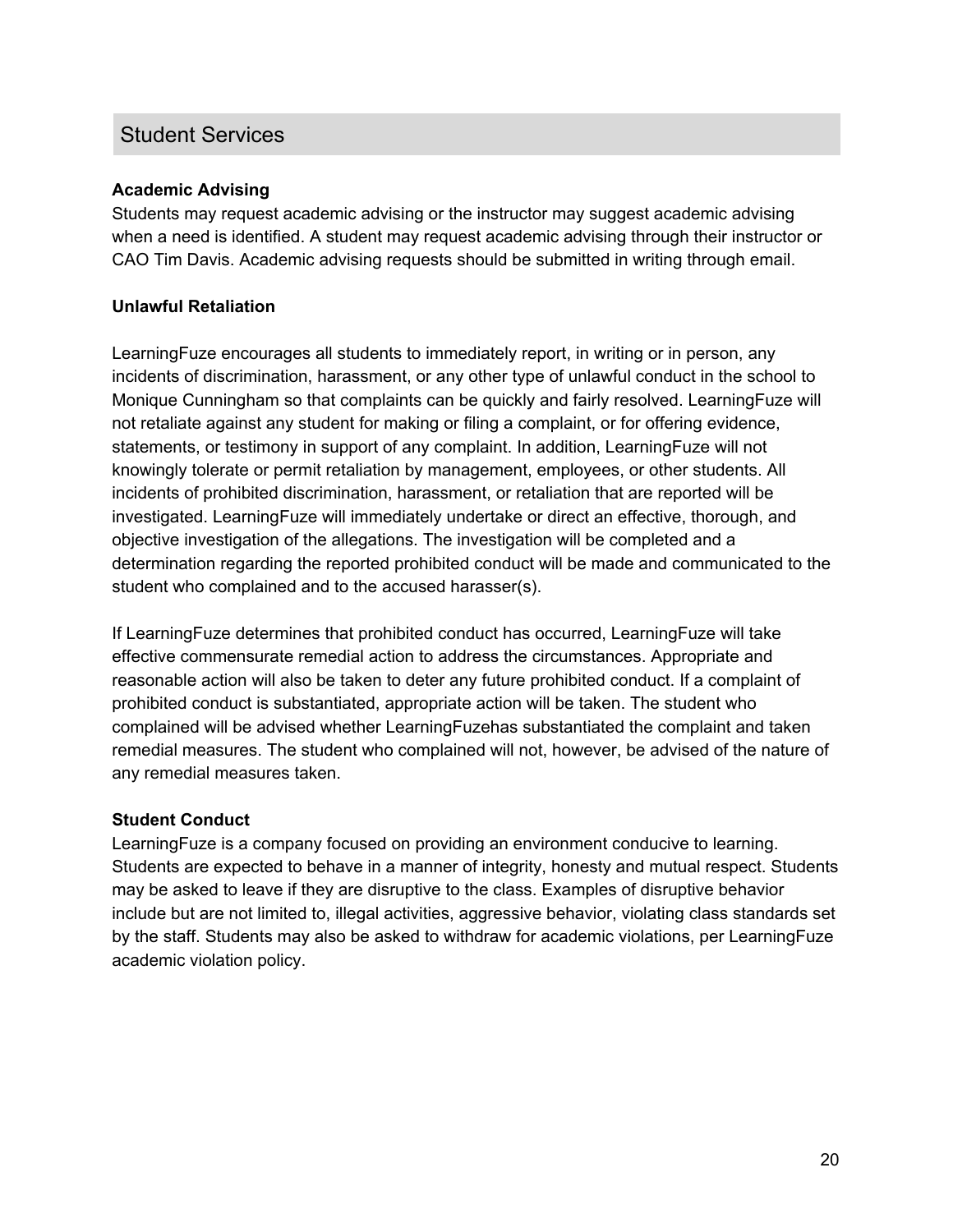### **Student Services**

#### **Student Grievance Procedure** (5,CCR 71810(b)(14))

If at any time at LearningFuze a student feels their rights have been violated, they can file a grievance by emailing monique.cunningham@learningfuze.com. We would like to hear from students about any problems that arise, and anyway we can improve and make their time here more enjoyable. Students may also contact state regulators with any grievances. Regulatory information is provided at the end of this catalog.

Students should follow these guidelines when filing a concern:

LearningFuze will attempt to resolve any problem promptly as possible

- (a) Who Should you speak with at LearningFuze
- Students should discuss the concern directly with their instructor if it is an academic matter. Any grievances regarding harassment in any form should be immediately discussed with Monique Cunningham in person or in writing. In the event the students concern is with the instructor and academic in nature, the student should discuss their concern with Bill Cunningham.
- LearningFuze has an open door policy. At any time the student may discuss any concern with Bill or Monique Cunningham.

(b) A student or any member of the public may file a complaint about this institution with the Bureau for Private Postsecondary Education by calling 888-370-7589 or completing the complaint form, which can be obtained on the bureau's website [www.bppe.ca.gov.](http://www.bppe.ca.gov/)

"A student or any member of the public may file a complaint about this institution with the Bureau for Postsecondary Education by calling 888-370-7589 or by completing a complaint form, which can be obtained on the bureau's website at [www.bppe.ca.gov](http://www.bppe.ca.gov/)." (CEC9409(a)(3)C))

**Distance Learning** LearningFuze instigated remote learning due to COVID 19. All of our distance learning courses are conducted in a live classroom through Zoom. All materials will be sent via email within 12 hours of enrolling. Please note all courses are conducted in real time and not pre-recorded and class attendance is mandatory.

#### **No Retaliation Policy**

LearningFuze will not retaliate against any individual who makes a complaint or report of discrimination.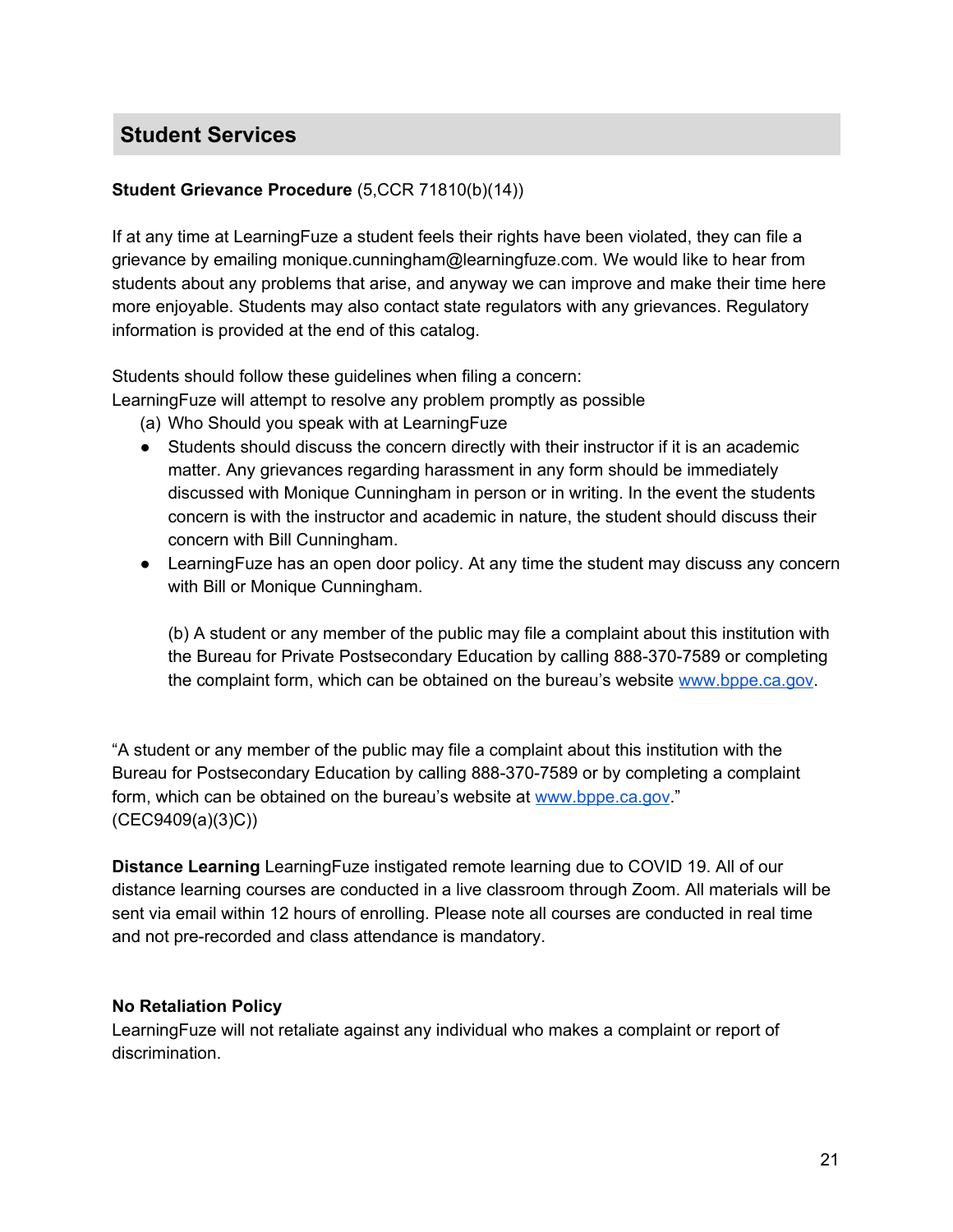#### **Student Housing**

(5,CCR 71810 (b)(13)(A)(B)(B)(C))

(A)LearningFuze does not have dormitory facilities under its control.

(B) There are a number of apartments located within a short distance to the facility. The approximate cost of housing for a one-bedroom apartment per month would range from \$1200-\$1600. The average cost to rent a room would cost \$800 per month. LearningFuze will provide a list of these apartments upon request. It is the student's responsibility to research housing and determine acceptable housing if they choose.

(C) LearningFuze has no responsibility to find or assist a student in finding housing. LearningFuze does not offer housing however can offer a list of apartments close to the facility for the student to investigate.

#### **Employment Services** (5,CCR 71810 (b)(12))

The LearningFuze team is committed to seeing students take control of their career by providing structure and guidance for tracking their job search, preparing necessary job search materials and identifying employment opportunities. LearningFuze works to connect graduates to opportunities in the employment market through commercial job boards, referrals, select recruiters, periodic hiring events, employer site tours and Meetup networking opportunities. Job search support is provided to students that opt-in to the service by meeting specific requirements:

- Complete technical resume
- Complete LinkedIn profile
- Utilize application provided to students
- Successfully complete project portfolio
- Participation in all soft skills workshops (i.e. mock interviews, whiteboard interviews) and employment prep presentations

Per the student agreement, LearningFuze does not guarantee employment or compensation. (CEC94909(a)(13))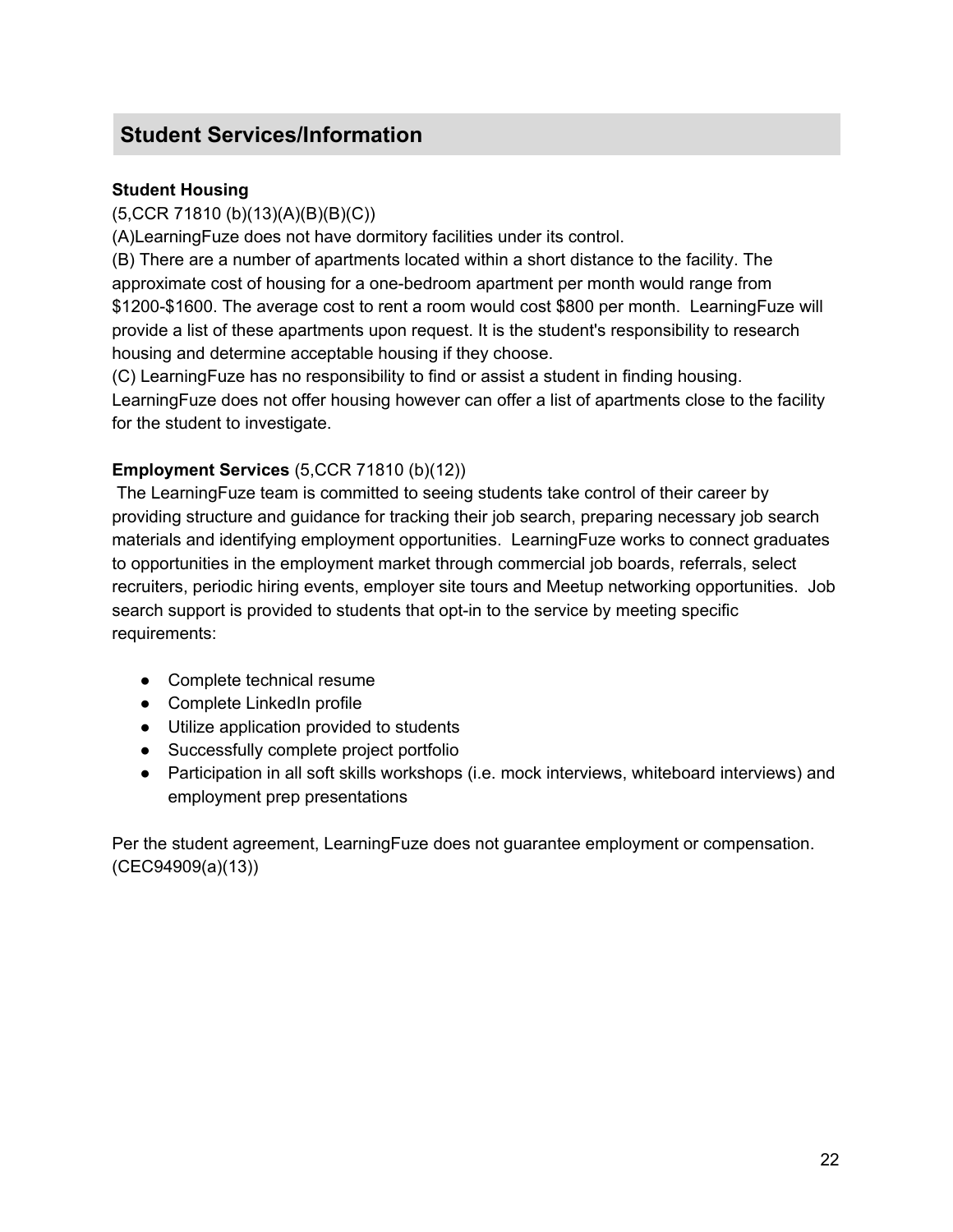#### **Student Records**

(5,CCR 71810 (b)(15))

**LearningFuze will maintain copies of student's financial ledger, an academic transcript, and completion certificates indefinitely**. All other student records will be retained for five years.

-Students may view their own academic records and should contact the program director to request a copy.

-LearningFuze will take reasonable steps to protect the privacy of personal information contained in student records

-LearningFuze is responsible for and maintains and retains all records required by The California Private Postsecondary Education Act of 2009 (the Act). Student records required by the Act are maintained in the state of California, and stored in digital software in a manner secure from damage or loss.

Types of documents contained in student files

- Student agreement and all documents associated with enrollment
- Student assessments
- Copy of certificate earned if applicable
- Records of financial payments & invoices

Student files are kept in a locked file cabinet at the facility 9200 Irvine Center Drive #200 as well as scanned and imported onto an external hard drive The procedure for safekeeping includes scanning and backing up on a hard drive.

#### **Learning Resources/Library** (5,CCR 71810(b)(10))

Students will be given online profiles and access to learning materials when accepted to the program and be provided a class contact list where students can contact/collaborate with each other.

LearningFuze students have the following online options for learning materials/ connection to instructors and students:

- LearningFuze Student Channel: custom curated collection of tutorials, exercises, proprietary prototypes, proprietary videos
- GitHub account (coding repository for project collaboration)
- Slack for staff and student instant messaging communication
- VS Code editor
- MAMP: test code via a local server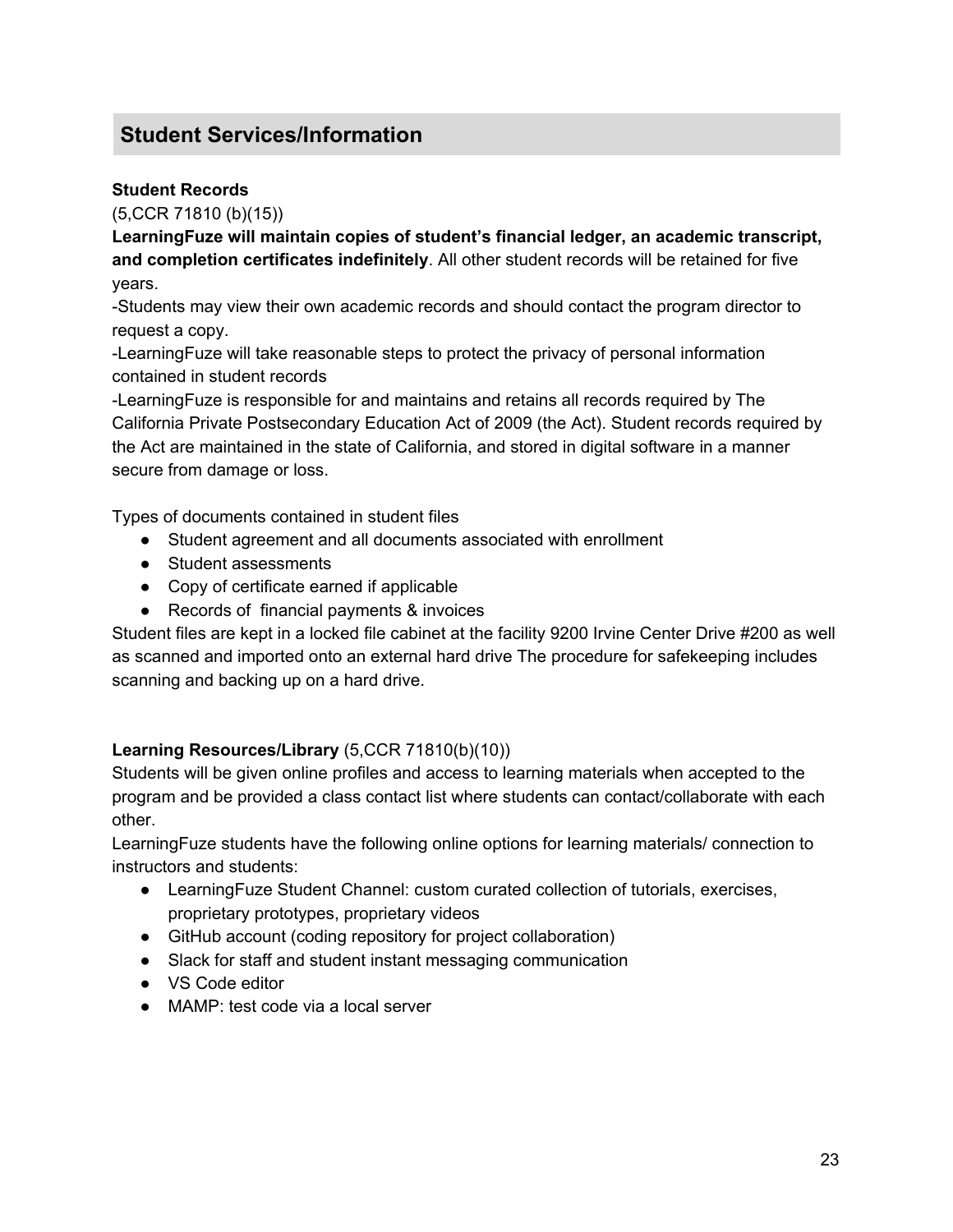Students have access to use, borrow any hard copy learning resources in the campus library. The library area is located in the LearningFuze facility and available to all students during business hours. Library information may be borrowed by a student at no cost by checking out the material with the instructor.

#### **Required Study Time:**

Additional outside study and practice time apart from the regular classroom will be required in order to be successful in this program. The amount of time will vary with a student's individual skill level.

#### **Changes in Programs or Policies**

LearningFuze has the right to make reasonable changes in program content, materials, in the interest of improving the program due to industry changes or professional requirements or when state law requires it.

#### **Attendance Policy**

Students are required to attend all classes and the school keeps a record of attendance. LearningFuze understands emergencies occur but all work must be made up and the student is required to complete missed work to keep pace with the cohort. Students who have been excessively absent may be withdrawn. Students should contact the instructor for any planned absences.CEC 94909(a)(8)(D))

#### **Probation and Dismissal**

LearningFuze does not provide a probation option. Our students' success is a top priority. Students not meeting academic standards will be evaluated on an individual level and appropriate plan put in place.

#### **Disclosures**

"Any questions a student may have regarding this catalog that have not been satisfactorily answered by the institution may be directed to the Bureau for Private Postsecondary Education at 2535 Capitol Oaks Drive, Suite 400 Sacramento California, 95833, [www.bppe.ca.gov,](http://www.bppe.ca.gov/) toll-free at 888-370-7589 or fax at 916-263-1897." (CEC 9409(a)(3)(A)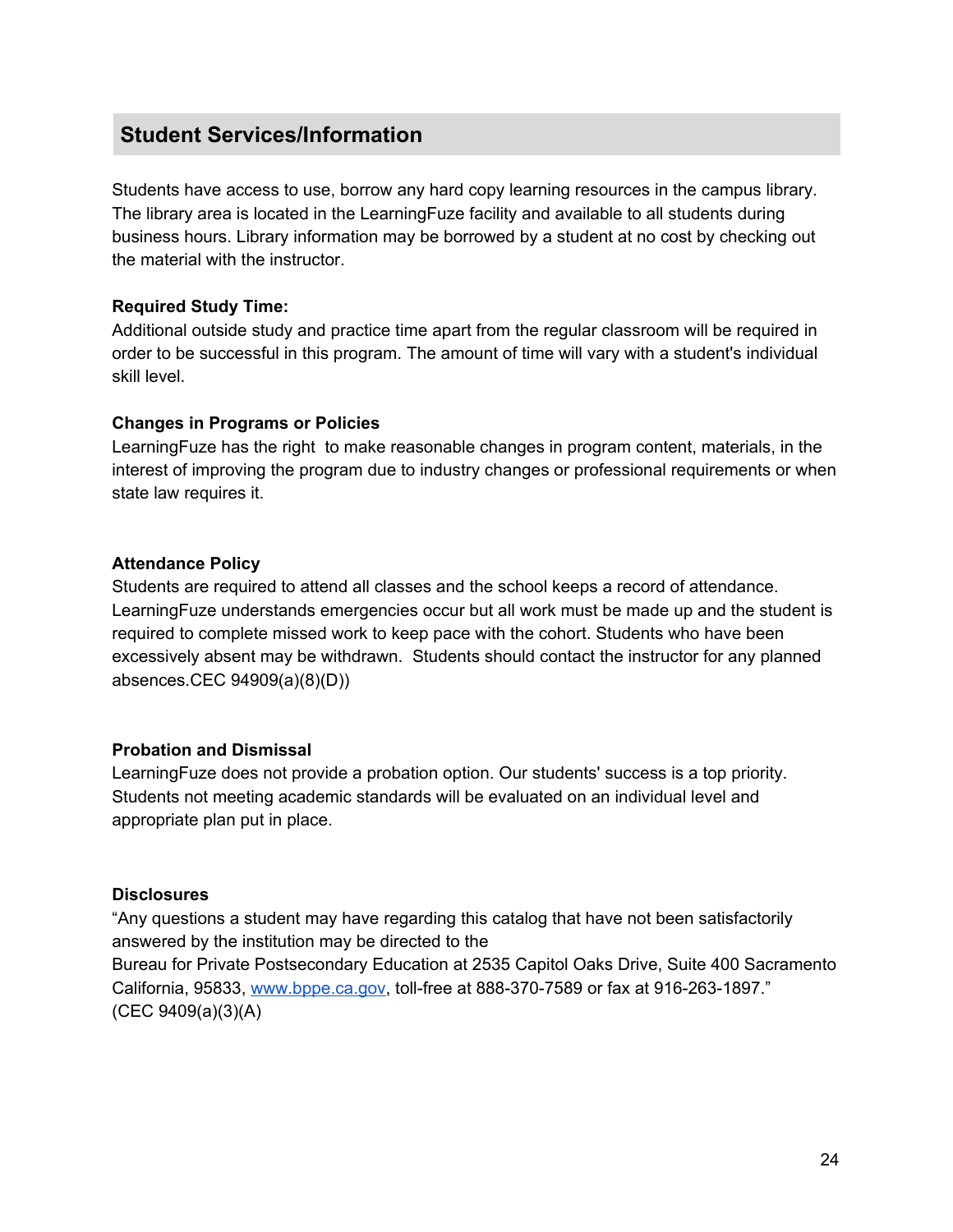"As a prospective student, you are encouraged to review this catalog prior to signing an enrollment agreement. You are also encouraged to review the School Performance Fact Sheet, which must be provided to you prior to signing an enrollment agreement."

LearningFuze is registered in the state of California as LearningFuze LLC. It holds a business license in the City of Irvine, CA. This business was established to meet the needs of the web development technical community in the Orange County area.

"This institution does not have a pending petition in bankruptcy, is not operating as a debtor in possession, has not filed a petition in bankruptcy within the preceding five years, and has not had a petition of bankruptcy filed against it within the preceding five years that resulted in reorganization under chapter 11 or the United States Bankruptcy Code (11 U.S.C Sec 1101 ,et seq.) (CEC 94909(a)(12))"

#### **LearningFuze Ownership**

LearningFuze is a LLC registered in the state of California

LearningFuze LLC operates at the following location and all courses are conducted: 9200 Irvine Center Drive Suite 150 & 200 Irvine, Ca 92618

#### **Catalog Certification**

LearningFuze LLC is a private company. LearningFuze certifies that the information contained in this publication is current and correct, subject to change without notice

Hours of Operation: LearningFuze is open 9:00 am - 7:00 pm M- Th 9:00 am - 6:00 pm Friday 10:00 am - 4 pm Saturday